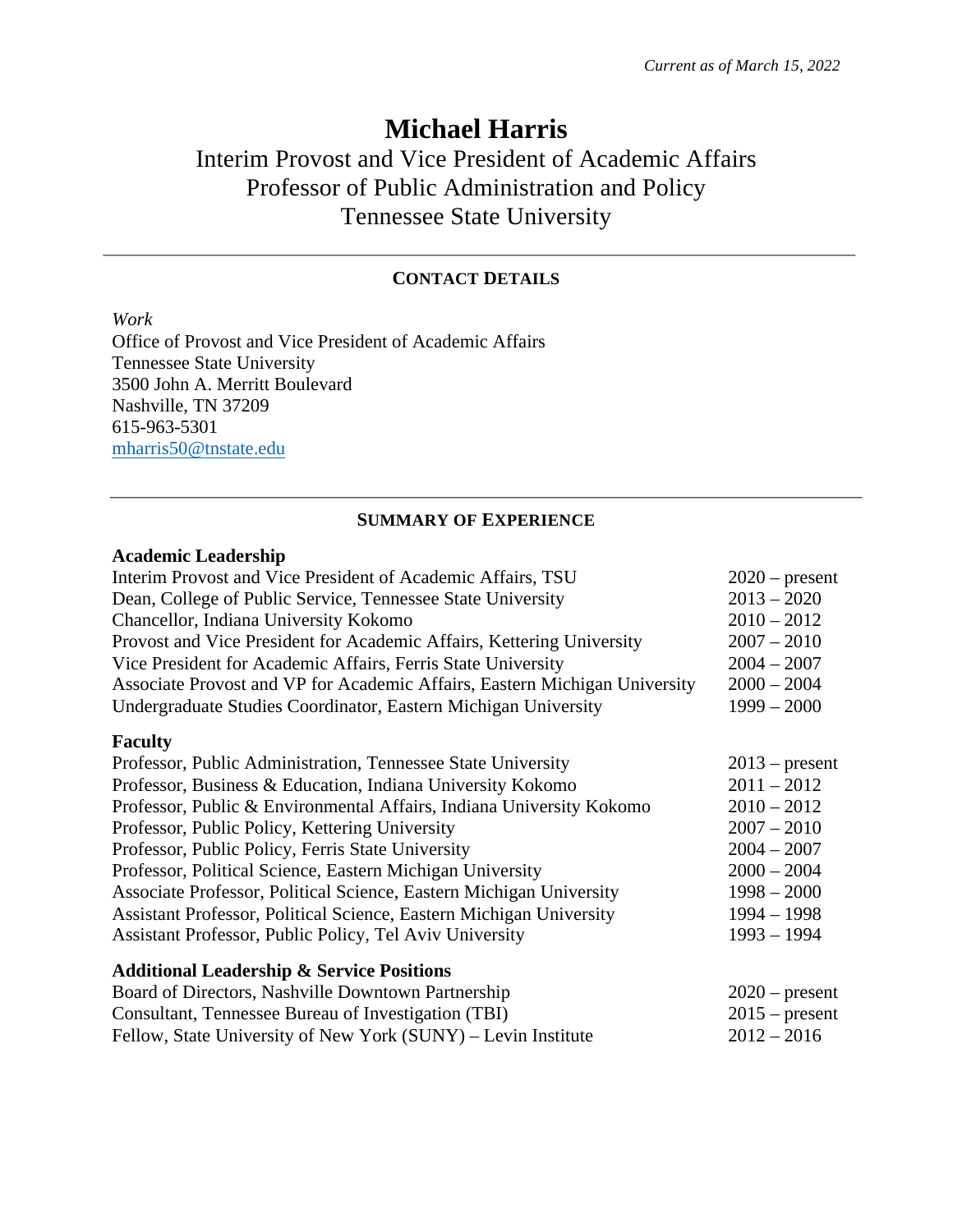| Senior Fellow, American Association of State Colleges and Universities |                     | $2012 - 2013$                                            |
|------------------------------------------------------------------------|---------------------|----------------------------------------------------------|
| Board of Directors, Indiana Automotive Council <sup>1</sup>            |                     | $2011 - 2012$                                            |
| <b>Education</b>                                                       |                     |                                                          |
| Ph.D. Public Policy                                                    | Indiana University  | 1993                                                     |
| M.A. Public Policy                                                     | Tel Aviv University | 1986                                                     |
| B.A. Economics – Business Administration                               | Bar Ilan University | 1982                                                     |
|                                                                        |                     |                                                          |
| Oxford Public Policy Round Table                                       |                     |                                                          |
| Manchester College, University of Oxford                               |                     | 2012                                                     |
| Institute for Educational Management (IEM)                             |                     |                                                          |
| Harvard University Institute for Higher Education                      |                     | 2006                                                     |
| Management Development Program (MDP)                                   |                     |                                                          |
| Harvard University Institute for Higher Education                      |                     | 2001                                                     |
| <b>Areas of Specialization</b>                                         |                     |                                                          |
| Public Policy and Policy Analysis                                      |                     |                                                          |
| Public Management and Administration                                   |                     |                                                          |
| <b>Organizational Theory</b>                                           |                     |                                                          |
| Government and Public Budgeting                                        |                     |                                                          |
| <b>Political Economy</b>                                               |                     |                                                          |
| <b>Higher Education</b>                                                |                     |                                                          |
| Leadership                                                             |                     |                                                          |
|                                                                        |                     | <b>Additional Education &amp; Leadership Development</b> |

# **ROLES, RESPONSIBILITIES, AND INITIATIVES**

# **Interim Provost and Vice President of Academic Affairs, Tennessee State University 2020 - Present**

### **Responsibilities**

The Provost and Vice President for Academic Affairs serves as the Chief Academic Officer. The office of the provost brings together academic leadership and resources across the university To enhance academic excellence in teaching, research, creative expression and service. The office of the provost is committed to student learning, success and lifelong opportunities.

# **Dean, College of Public Service, Tennessee State University 2013 – 2020**

# **Responsibilities**

As the College's first permanent Dean, administer all internal and external activities of the College of Public Service, consisting of two departments and six academic programs. As the College's chief administrative and academic officer, has the responsibility of ensuring student

 

<sup>1</sup> Appointed by Indiana Governor Mitch Daniels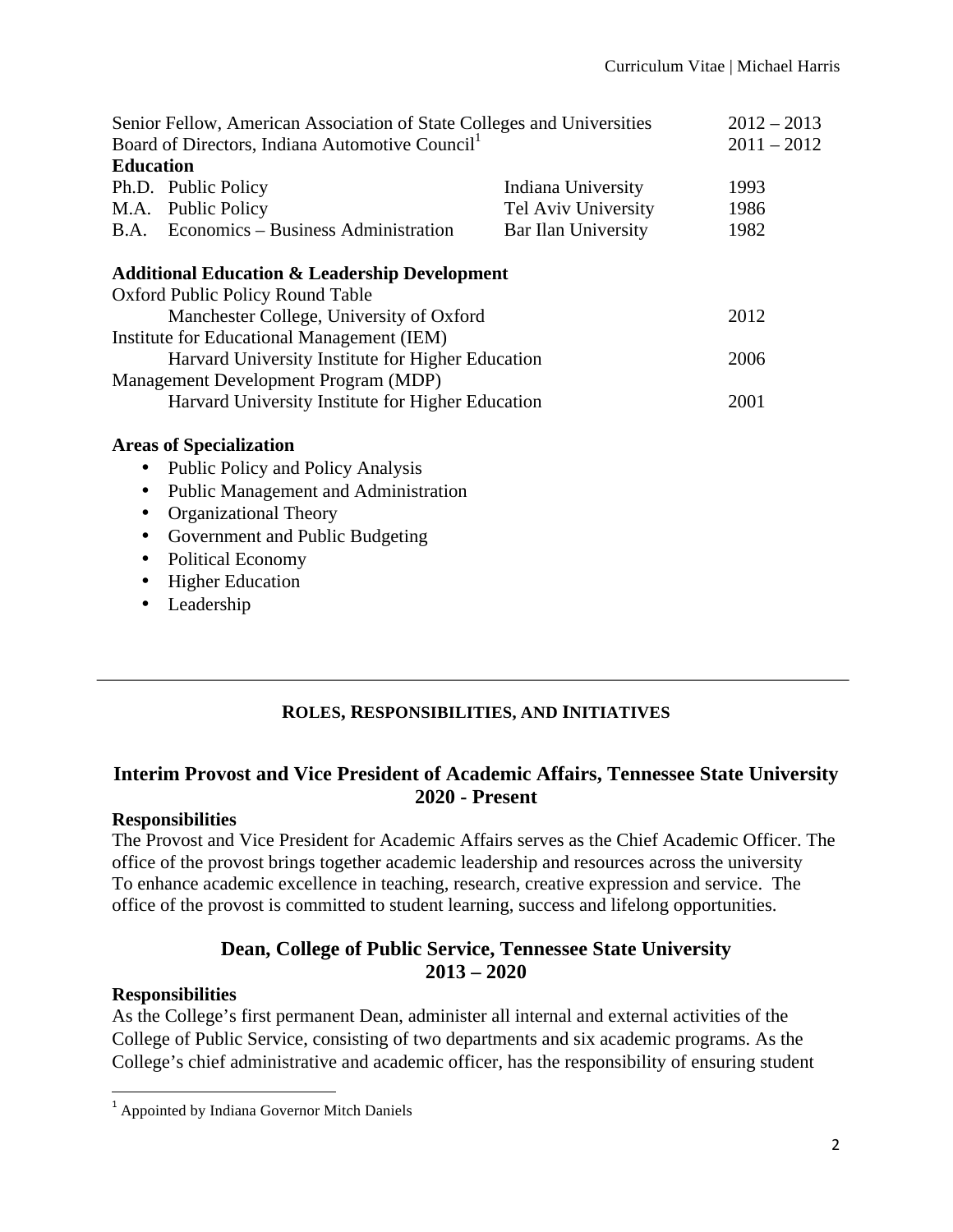success, securing donor and research funds, and providing leadership in addressing the educational needs of the Nashville community and surrounding areas.

### **Initiatives**

### *Enhancing Visibility*

Since joining the university in 2013, one of my key goals has been to raise the visibility of the College of Public Service regionally, nationally, and internationally. This goal encapsulates the full breadth of the college's key activities: academic programs, research, and community outreach.

- During the 2019-2020 academic year, the College was recognized (for the second consecutive year, never being ranked prior to 2018-2019) as one of the best Graduate Public Affairs programs by U.S. News & World Report. The College secured the secondbest ranking among all HBCU's with a NASPAA accredited Public Affairs program.
- During my time at the College we have worked to enhance recruitment, ensure retention, and make certain that our students are not only graduating, but are in the best position to have a fulfilling career. We are proactive in recruiting students, as well as developing sustainable recruitment practices. Bold and innovative recruitment efforts are a foundation of the College's success, most notably the growth in enrollment of our BS in Urban Studies from 22 students in Fall 2015 to 120 in Spring 2019 – a 445% increase. Our graduate student enrollment in the College has increased 35% under my leadership.
- We work tirelessly to grow in a deliberate and strategic manner. A central component of this long-term strategy has been the fruitful relationships that our College has developed with numerous Tennessee state agencies (e.g., TBI, TDOC, TDHS). These partnerships have resulted in robust enrollments in our tailored partnership programs (onground: Command College and Professional Management Academy, online: Certificate in Public Administration Executive Leadership and Certificate in Civic Leadership), and have also become a strong pipeline for students entering our undergraduate and graduate degree programs. These strategic partnerships with external organizations and communities serve to bolster our College's reputation in the region, as well as enhance our enrollments. I am active in overseeing and steering multiple efforts to revise admission requirements and enhance existing programs (adopting online modes of delivery, removing the GRE requirement for the MSW and MPA) to ensure enrollments continue to grow across the College while raising academic standards.
- Two College-wide events were held (Homecoming 2018 *Public Service Tigers Come Home* and Black History Month 2019 – *Voting While Black*) that enjoyed high attendance and signaled both the College's commitment to community engagement and showcasing our current and alumni. The College of Public Service organized and hosted the  $14<sup>th</sup>$ Annual Social Equity Leadership Conference, over 180 individuals attended. June 3-5, 2015. Program-specific events were also very successful, such as Social Work Day on the Hill and the Public Service Awards. I am also exceedingly proud of the College's Community Democracy Project, which continues to receive recognition locally and nationally, as well as provide TSU's students with results-oriented exposure to democracy in action. We have been very successful in our fund raising efforts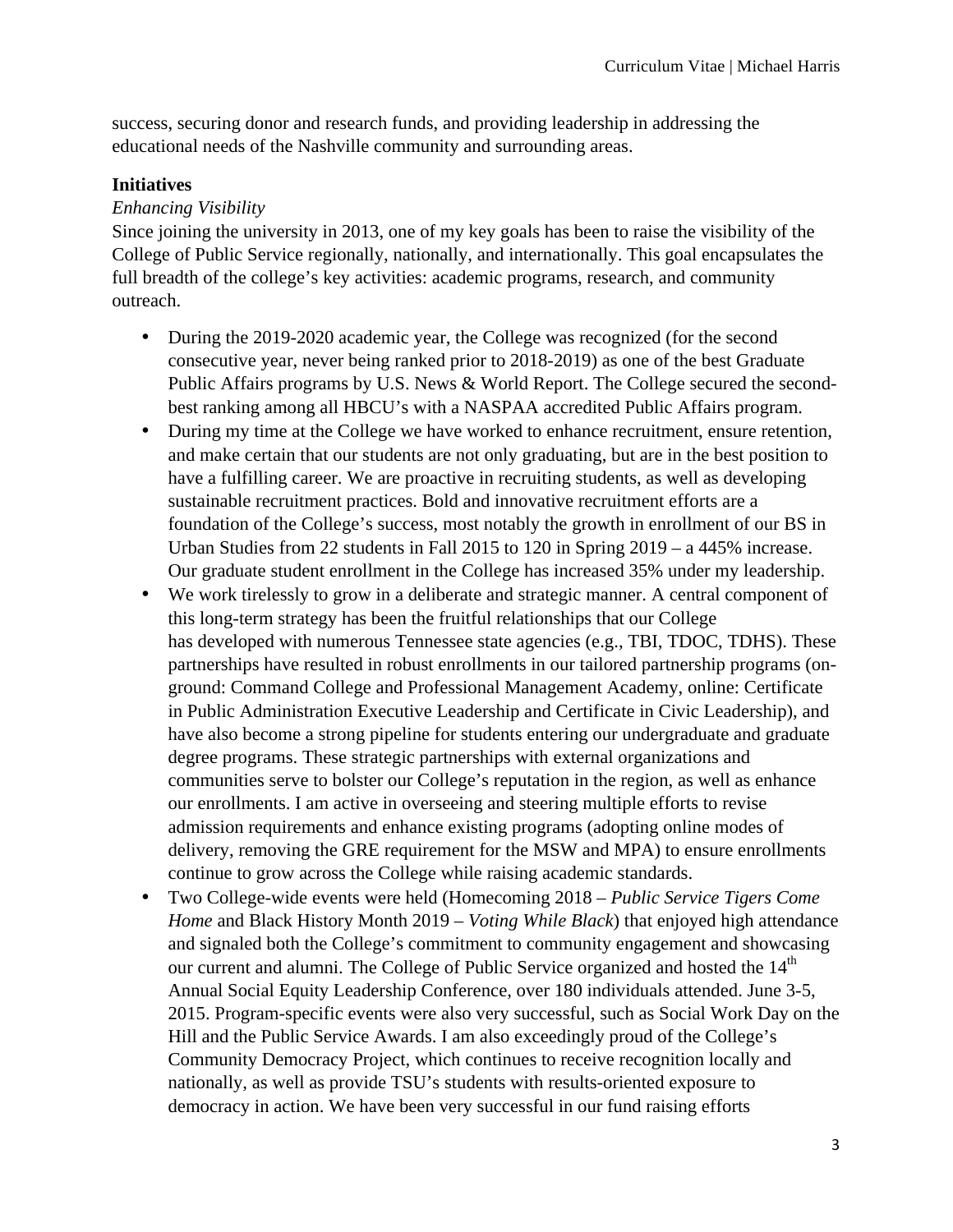• A key dimension of my efforts to enhance the visibility of the college was changing the name from the College of Public Service and Urban Affairs to the College of Public Service. This formal change in the college's name serves to enhance the legibility of the college's programmatic offerings and central mission, as well as enhance the clarity of the college's brand.

# *Boosting Scholarly Productivity*

I have diligently worked to ensure that there is a robust and thriving culture of scholarly productivity within the College, ensuring that faculty and students are empowered and enabled to contribute to meaningfully contribute to the world of scholarly ideas.

- Establishing a rich culture of scholarly productivity requires leading by example, which is reflected in 12 publications and 18 presentations during my time as Dean – with multiple being the product of collaborations with students and junior faculty.
- Oversaw the development of faculty tenure requirements within the college, which are more rigorous than elsewhere at the university. This serves to ensure…
- The College had numerous students receive awards, attend conferences, and earn recognition during my tenure as Dean. A highlight was our College having its first ever ASPA Founders' Fellow.
- During my time at TSU, the university's Carnegie Classification was elevated to R2 for higher research activity, the second highest classification an institution can receive from the Carnegie Classification of Institutions of Higher Education. This distinction is shared by only ten other HBCUs. The work within the College of Public Service directly contributed to this elevated classification, which serves to raise the reputation and visibility of the college.

### *Sectoral Engagement*

As the Dean of the College of Public Service, I know that the college's success is in many ways tied to our ability to engage with our partners and stakeholders (direct and indirect) in the Public and Nonprofit Sectors.

- Upon assuming the role as Dean, I immediately instituted several advisory boards for our degree programs. I knew the quality of our degree programs' curriculum would be significantly enhanced by directly and formally involving expert stakeholders.
- Our College has developed formal partnerships with numerous Tennessee state agencies (e.g., TBI, TDOC, TDHS), and many more informal partnerships with regional and national organizations to provide opportunities for faculty and students.
- I encourage and support all of my faculty in developing formal and informal advisory relationships with partner organizations, an approach I example in my role as a Senior Advisor to the Tennessee Bureau of Investigation (TBI).

### *Overcoming Budget Cuts*

In the current era of higher education, budget cuts are continuously looming. This is especially the case at an HBCU, such as Tennessee State University. Therefore, I work to ensure that the faculty, staff, and the quality of our programs are insulated from budget cuts.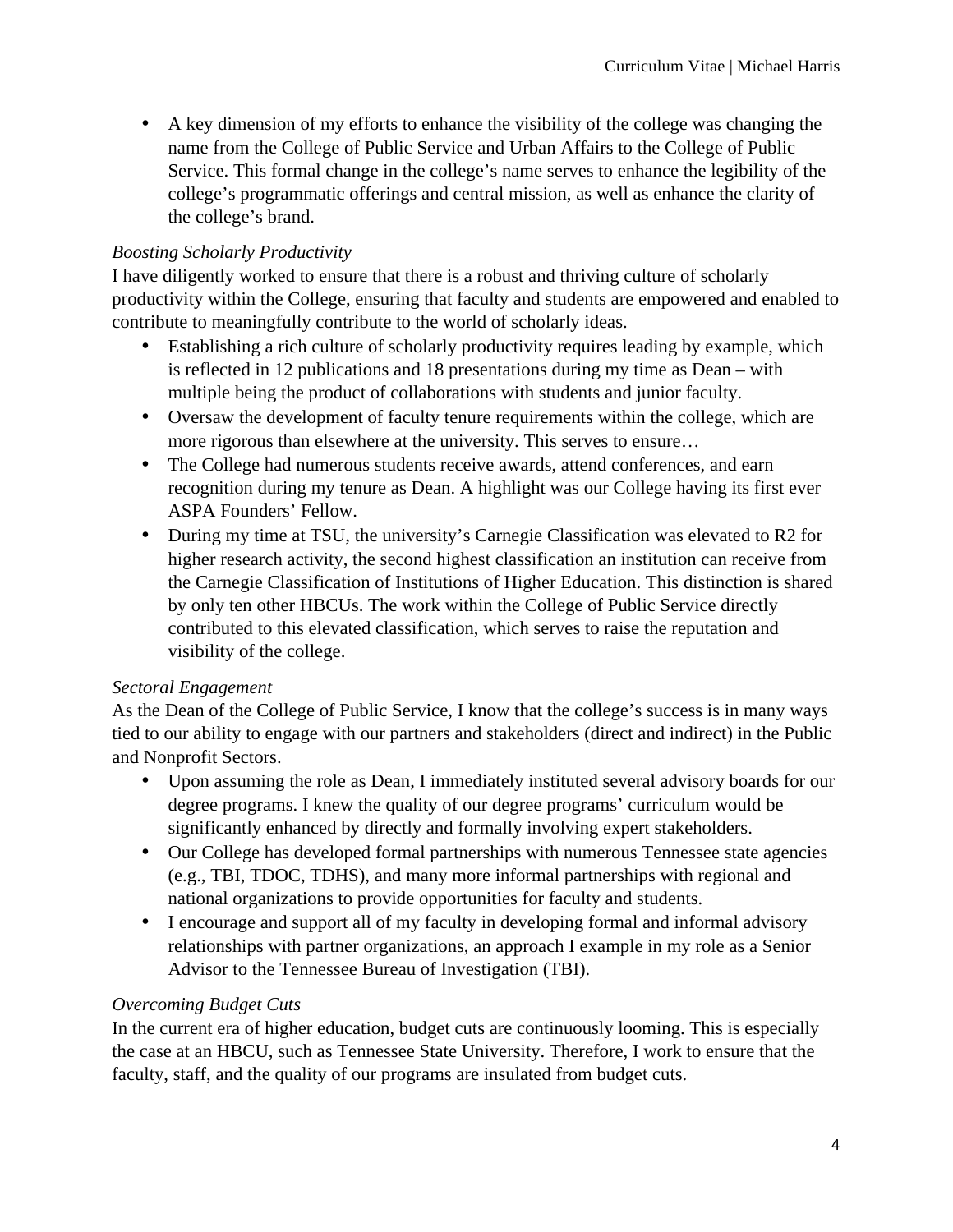- During my tenure, the College's budget has consistently averaged 15% year-over-year growth.
- In 2015, the State of Tennessee's funding formula for public higher education changed. I was proactive in changing my leadership style and the policies within our college to ensure that our work was correctly aligned with the new funding formula.
- Upon arriving at TSU, one of the degree programs within the college (Urban Studies) did not have a budget allocation. I quickly corrected this issue, which has directly resulted in the program thriving – growing from 22 students in Fall 2015 to 120 in Spring 2019 (a 445% increase).
- Earned a \$37,000 annual appropriation from the Tennessee Legislator for the advanced work done at the CPS, Center on Aging Research and Education Services (CARES). Under my leadership we expanded the vision for CARES to create a more comprehensive and relevant agenda.
- As a result of developing formal partnerships with Tennessee state agencies (TBI, TDOC, TDHS), our College has been able to endure dramatic university-level budget freezes and reductions through the intake of approximately \$2 million in revenue during the partnership.

# *Supporting Diversity*

- The responsibility of pursuing and supporting diversity is even greater at an HBCU, which is why I have consistently required my faculty and staff to participate in diversity training.
- Diversified recruitment (faculty and students), plus a renewed focus on international student recruitment.
- A key enhancement under my leadership has been the formal celebration of diversity, which has arrived with the College's first Black History Month and Homecoming events. Both of these events quickly attracted regional attention, and resulted in attendance numbers that far surpassed any of the College's prior events. These events serve to renew the College's commitment and alignment with TSU's rich heritage as one of the most highly respected HBCUs.

# *Programs*

- Designed and led the transition of College to remote learning during COVID-19 crisis. It took place in a smooth and successful manner, due to years of preparation focused on building technical skills, capacity, professional development, and fostering a culture of entrepreneurship, innovation, flexibility, and compassion – all vital in times of uncertainty.
- CPS partnered with the Tennessee Department of Transportation (TDOT) to address transportation policy. Moreover, CPS received a federal grant from HUD. This allowed us to incorporate fair housing education and research into the Urban Studies program curriculum and facilitated outreach efforts. I invigorated CPS Advisor Board to play an active goal in our mission.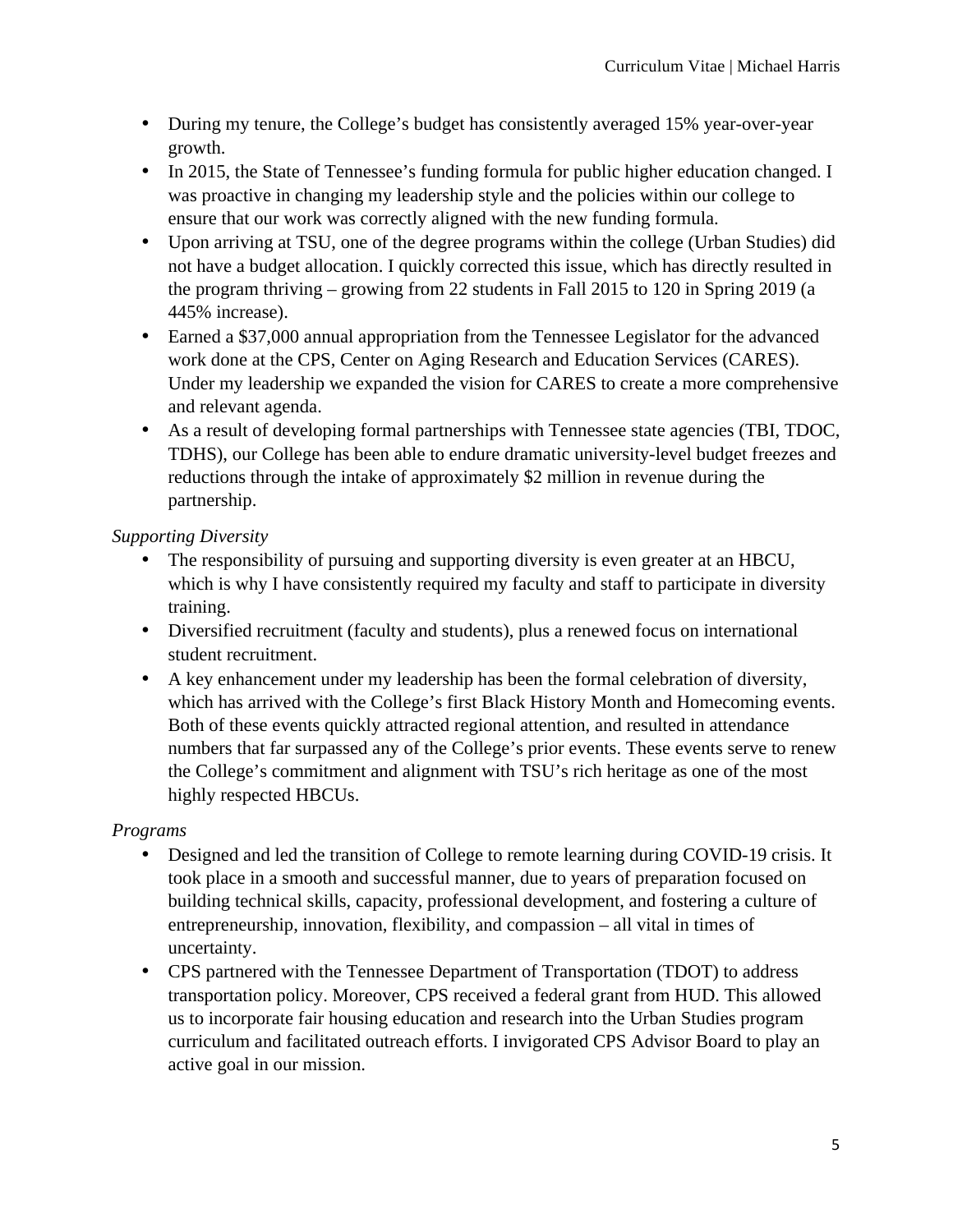- We reached an agreement with the Tennessee Educational Leadership Conference (LEAD) to facilitate a smooth transition into the MPA program; we also partnered with the College of Agriculture, Human and Natural Sciences to produce a Global Information Systems (GIS) graduate degree program.
- We collaborate with the Tennessee Department of Corrections, Tennessee Bureau of Investigations, and Board of Parole to provide an executive program certificate in Public Administration Executive Leadership (Command College). As of Fall 2019, close to 100 students have graduated with a certificate and over 40 completed the MPS and MPA.
- Under my leadership our programs have been recognized and validated time and again at the national level:
	- o Master of Public Administration, MPA, is accredited by NASPAA (Network of Schools of Public Policy, Affairs, and Administration). In 2019 we completed a successful re- accreditation for the maximum 7 years (until August 2026).
	- o Master of Professional Studies, MPS, is reviewed through an Academic Audit process required by THEC every five years. In 2019 the MPS degree completed a successful review.
	- o Master of Social Work, MSW, is accredited by Council on Social Work Education (CSWE). In 2017 the MSW program was successfully re-accredited for the maximum 8 years (until 2025).
	- o Bachelor of Science in Social Work (BSSW) is accredited by Council on Social Work Education (CSWE). In 2017 the BSSW program was successfully reaccredited until for the maximum 6 years (until 2023).
	- o Bachelor's Degree in urban studies, BS, is reviewed through an Academic Audit process required by THEC every five years. In 2017 the BS degree completed a successful review, earning the maximum re-accreditation.

# *Special Recognitions*

• Selected as 2018-2019 Dean of the Year by the TSU Office of Student Activities.

### **Chancellor, Indiana University Kokomo 2010 – 2012**

### **Responsibilities**

As the Chancellor of Indiana University Kokomo, I was the Chief Executive Officer. I was responsible for the total operation of the campus, and was accountable to the Board of Trustees through the President of Indiana University. My vision led a fundamental transformation of IU Kokomo.

### **Initiatives**

*Growth*

- Student enrollments were the highest in 67 years.
- Fund raising and donor numbers reached an all-time high (including a \$1.25M gift the largest in campus history). We raised 250% more than the average of the previous four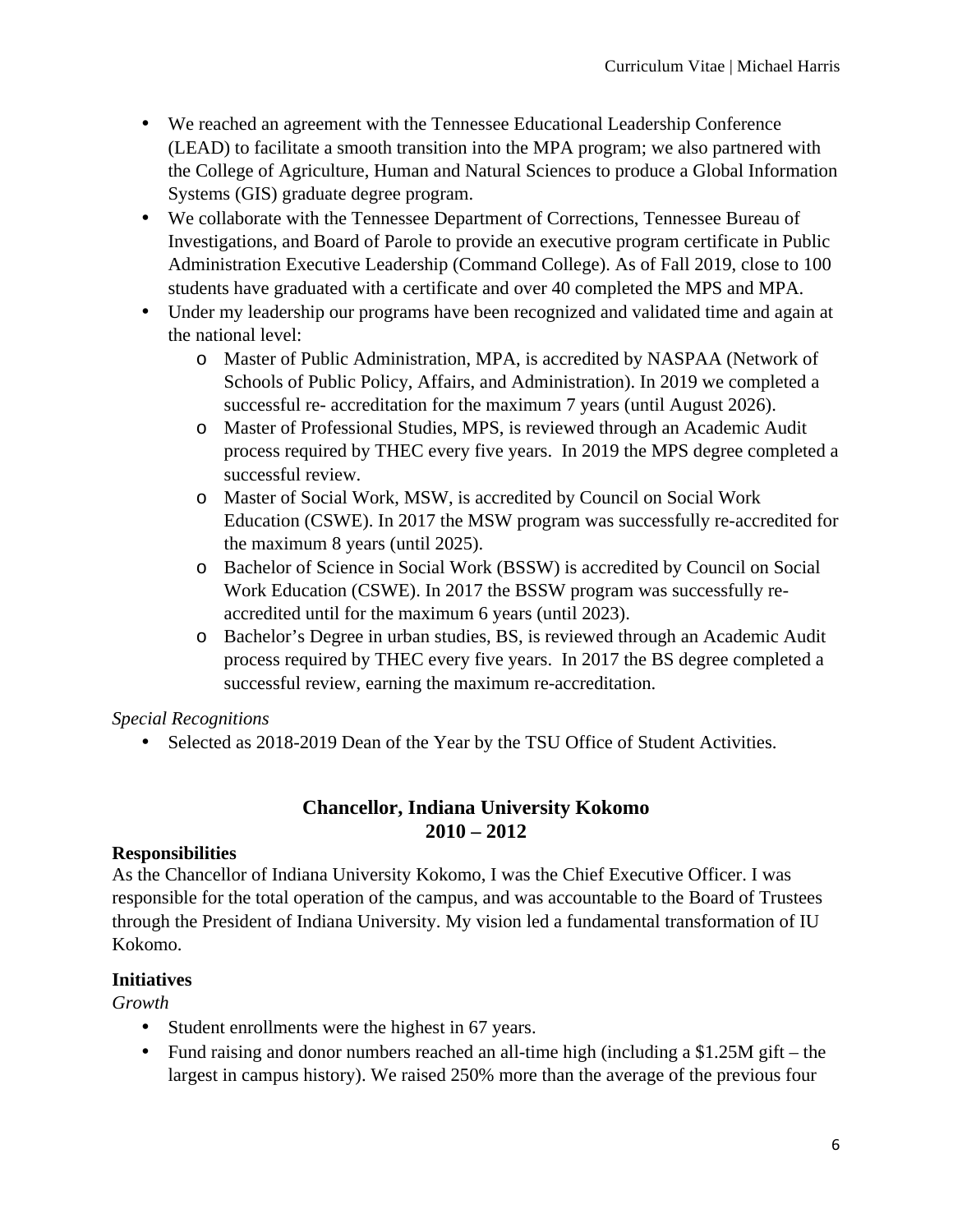years. That allowed us the opportunity to invest in student success and academic excellence.

- Sixteen new relevant, and current academic programs were begun and implemented with minimum cost. Among them: Master of Nursing; Bachelor of Science in Biochemistry; Bachelor of Fine Arts; Bachelor of Science in Psychology; Bachelor of Science in New Media.
- Campus infrastructure, renovation and beautification were elevated significantly (e.g. Havens Auditorium, Welcome Center, sidewalk infrastructure, and next generation classrooms).
- Established intercollegiate sports and within one year led an historic move joining the NAIA (Basketball, Volleyball, Etc.).
- Our work was recognized by the state Legislature. The 2012 -13 State Budget Appropriation Bill increased our appropriation by 9.7%.

# *Student Success & Academic Excellence*

- Oversaw the design, planning, and all approvals for the construction of the Milt & Jean Cole Family Wellness and Fitness Center.
- Introduced "What Year Will You Graduate" drive and developed the "Student Success Tuition Discount Program," which was featured in *Innovation Exchange* then went on to be recognized by the Federal Government Department of Education (DOE) and Lumina Foundation.

# *Special Recognitions*

- Named "Person of the Year" by the Kokomo Perspective for "exceptional leadership" while the city of Kokomo was also "community of the year" by the Indiana chamber.
- Worked with university leaders to orchestrate IU Kokomo being ranked for the first time by U.S. News and World Report.

# **Provost and Vice President for Academic Affairs, Kettering University 2007 – 2010**

### **Responsibilities**

As the Provost and Vice President for Academic Affairs I was responsible for all aspects of the academic mission of the University. My responsibilities included oversight of the academic budgets, the appointment of faculty and all academic and curricular matters. Additionally, I also served as the Vice President for Student Affairs.

# **Initiatives**

*Growth*

• Implementation and development of new programs was a staple of my tenure. Among the programs: Pre-Med minor in Biochemistry, minor and concentration in Computer Systems & Data Security, minor and concentration in Computer Gaming, Bachelor of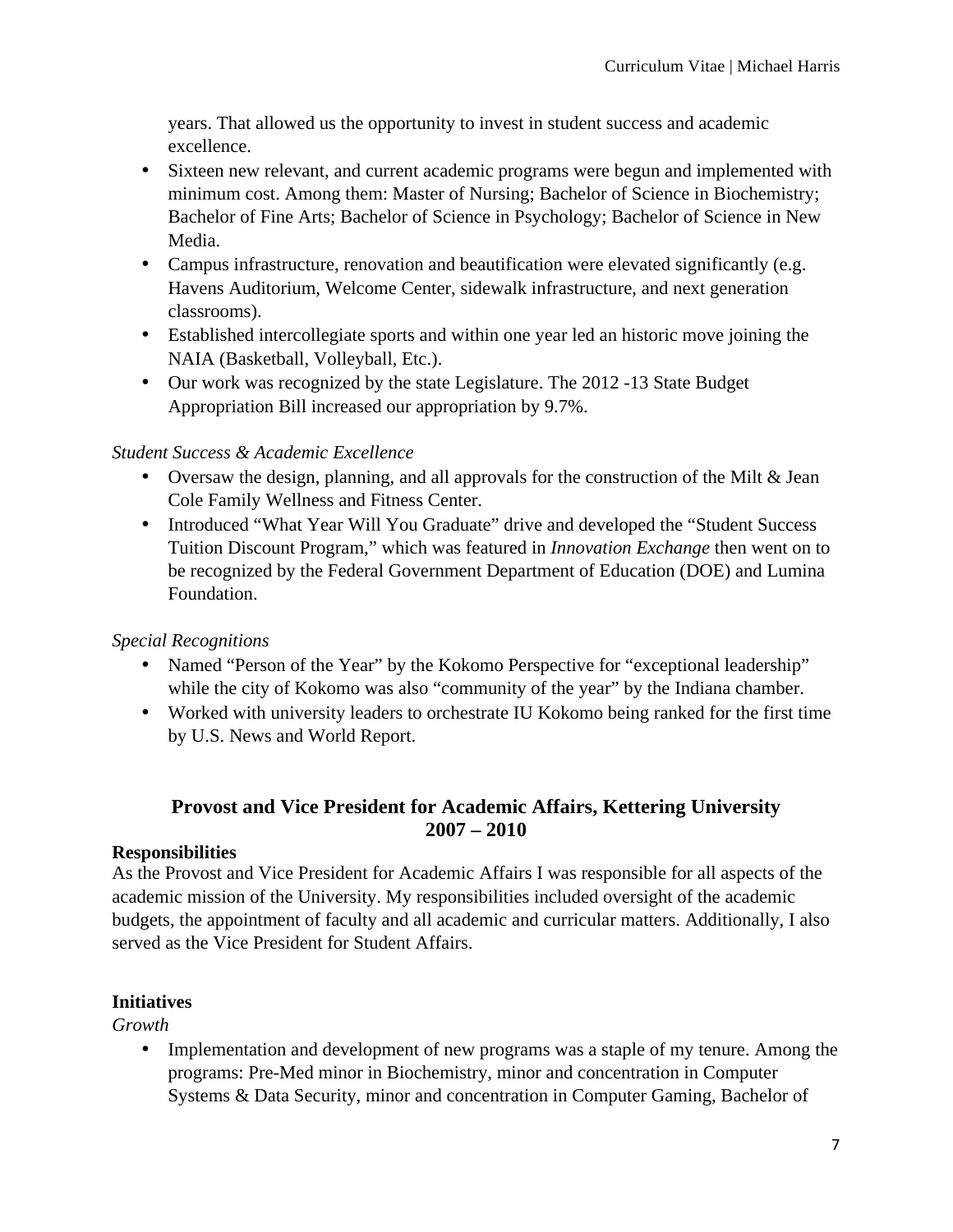Business Administration, minor in Entrepreneurship, Chemical Engineering, and an Aerospace Specialty.

- Enhancing research and grants was a primary responsibility as Provost. Among grants secured were \$1.651 million from the Kern Family Foundation as the Principal Investigator for the implementation of Entrepreneurship across the Curriculum and Institution. My tenure also facilitated the granting of \$500,000 awarded by the Federal government to Kettering University, ECE Department, as part of the American Recovery and Reinvestment Act. The grant is for the purpose of creating new courses and the development of two laboratories focused on hybrid electronics, batteries and green power.
- Led the University's response to the 2008 economic crisis when students lost co-op assignments with General Motors and other employers. Since all students had co-op assignments, and the majority had lost those assignments, quick action was vital. Designed and oversaw the development of a plan for each student to be able to continue progress towards their degree in a timely manner.

# *Student Success*

- Developed and implemented an innovative program to teach Entrepreneurship Across the Curriculum (EAC). The goal was to enhance graduates' entrepreneurial mindset and leadership skills.
- Several initiatives were implemented to enhance student success and academic excellence, which resulted in retention increasing from 85.1% in 2007 to 94.3% in 2010

# *Partnerships*

- Introducing a global collaborative focus was a major strategic goal. Negotiated agreements in China, Germany and Sweden.
- Developed an international collaboration in alternative energy The Swedish Biogas Project. This project was a collaborative project between a Swedish business, the Swedish government, the Federal government, the state of Michigan and the city of Flint.
- Developed a professional partnership with SGMW (an automotive manufacturer in China), which resulted in a collaborative agreement with China Automotive Technological Research Center (CATRC).

# **Vice President for Academic Affairs, Ferris State University 2004 - 2007**

# **Responsibilities**

As the Vice President for Academic Affairs, I was responsible for all aspects of the academic mission of the University. These responsibilities included oversight of the academic budgets, the appointment of faculty, and all academic and curricular matters.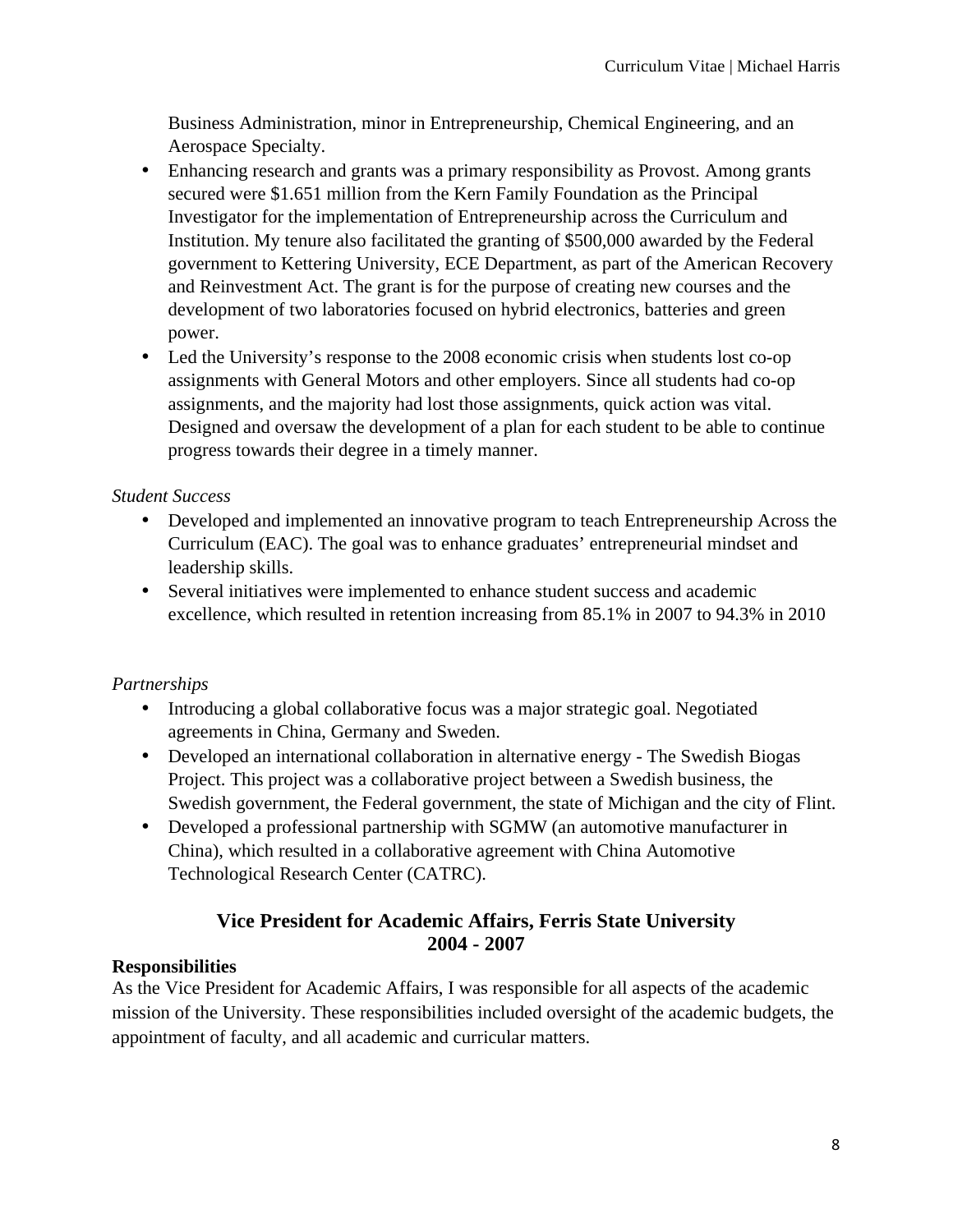### **Initiatives**

### *Student & Academic Program Success*

- My focus was to implement a Learner-centered paradigm shift. Part of the effort was directed at major space renovation to facilitate the new approach to learning.
- Emphasis was placed on developing online courses, and ensuring faculty were equipped to excel in what was an emerging pedagogical terrain at the time. This included the successful approval from the Higher Learning Commission (HLC-NCA) allowing Ferris State University to deliver fully online certificate degrees.
- Sought efficiencies through analysis of small class sizes and programs with low enrollment. This work resulted in a 50% decrease in small classes between 2004 and 2007. Moreover, I developed a faculty growth model which colleges were rewarded for increased credit hour production.
- Oversaw several program accreditations, including the Schools of Pharmacy and Optometry.

### *Partnerships & Enhanced Visibility*

- Initiated and led the University's selection and participation as one of eight universities nationwide in the Political Engagement Project (PEP) with AASCU.
- Designed and engaged in several collaborative projects, such as an effort with the Michigan Department of Labor and Economic Growth and Michigan Works to develop accelerated programming in Allied Health, Business and Technology to be delivered off campus to assist economic recovery in the Greenville, Michigan region.

# *Funding*

• Received a \$1M grant from Dow Chemicals toward a new Optometry building.

# **Associate Provost and VP for Academic Affairs, Eastern Michigan University 2000 – 2004 (Interim Provost 2001)**

### **Responsibilities**

Served as the second ranking academic officer at the University, and as the Chief Academic Officer in the absence of the Provost and Vice President for Academic Affairs.

# **Initiatives**

### *Student & Academic Program Success*

- Developed, implemented, and managed a comprehensive Program Review. While also initiating and completing a review of the curriculum, course and program development input process. I reviewed and signed into action over 3,000 academic changes.
- Successfully oversaw the preparations of the HLC reaccreditation self-study report and site visit.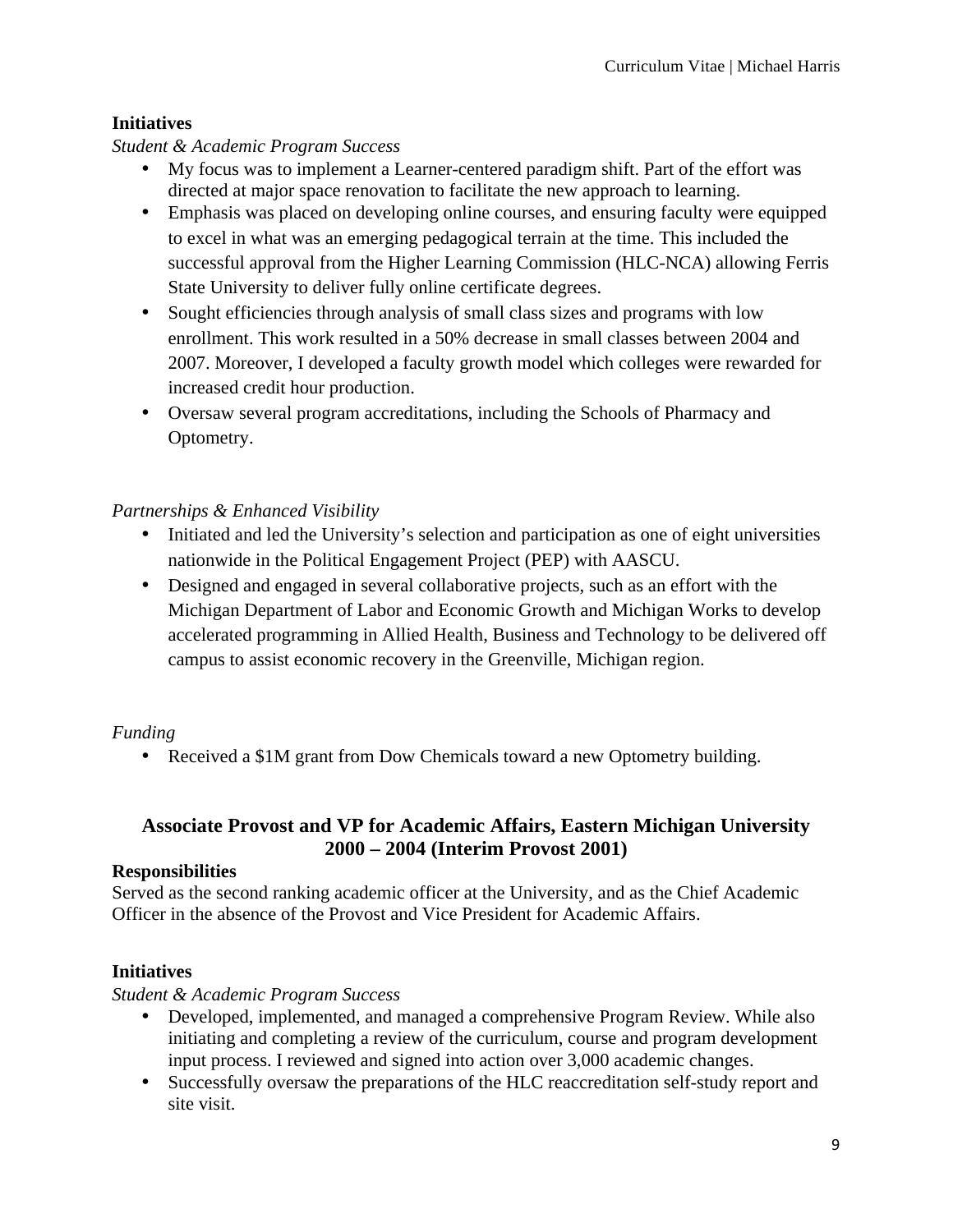- Coordinated and initiated academic efforts that resulted in a significant raise in graduation rates and degree completion, which included implementing Freshmen Interest Groups.
- As Interim Provost and Vice President for Academic Affairs and Professor, my focus was to engage the Division of Academic Affairs in a process of strategic planning. I led the development of the first comprehensive Strategic Plan (2002-2007). Several major outcomes were implemented such as the reassignment of Academic Human Resources functions to the Division of Academic Affairs. Specific plans were developed to enhance student success, degree completion, faculty recruitment, orientation, retention, support, promotion, tenure and professional development.
- We implemented major undergraduate and graduate policy changes that led to a decrease in course withdrawals, better progress toward degrees, an easier transfer process and improved student retention and credit hour productivity.

### *Growth*

• We reached a new record of \$15 million in grants and contracts for FY2001.

### **PUBLICATIONS**

### **Books**

- Cullen, R., **Harris, M.**, & Hill, R. (2012). *The Learner-centered curriculum: Design and implementation.* San Francisco, CA: Jossey-Bass, Wiley Imprint.
- Harris, M., & Cullen, R. (2010). *Leading the learner-centered campus*: *An administrator's framework for improving student learning outcomes.* San Francisco, CA: Jossey-Bass.
- Harris, M., & Kinney, R (Eds.). (2003). *Innovation and entrepreneurship in state and local government*. Lanham, MD: Lexington Books.
- Harris, M., & Doron, G. (2001). *Term limits*. Lanham, MD: Lexington Books.
- Harris, M., & Doron, G. (2000). *Public policy and electoral reform: The Case of Israel.* Lanham, MD: Lexington Books.
- Informed by a Chinese publisher that two books (*The Learner-Centered Curriculum: Design and Implementation* and *Leading the Learner-Centered Campus: An Administrator's Framework for Improving Student Learning Outcomes*) will be translated into Chinese for usage at Huazhong University of Science and Technology, and made available to other higher education institutions in China.

### **Journal Publications and Book Chapters**

- Alshoubaki, W.& **Harris. M.** Striving for Protection: Whistleblowers in Jordan. *Under publishing consideration*
- Alshoubaki, W.& **Harris, M.** (2021). Jordan's Public Policy Response to COVID-19 Pandemic: Insight and Policy Analysis. Public Organization Review. Special issue: Global Responses to the COVID-19 Pandemic. doi:org/10.1007/s11115-021-00564-y [Included in the U.S. National Library of Medicine, the National Center for Biotechnology Information, and the National Institutes of Health].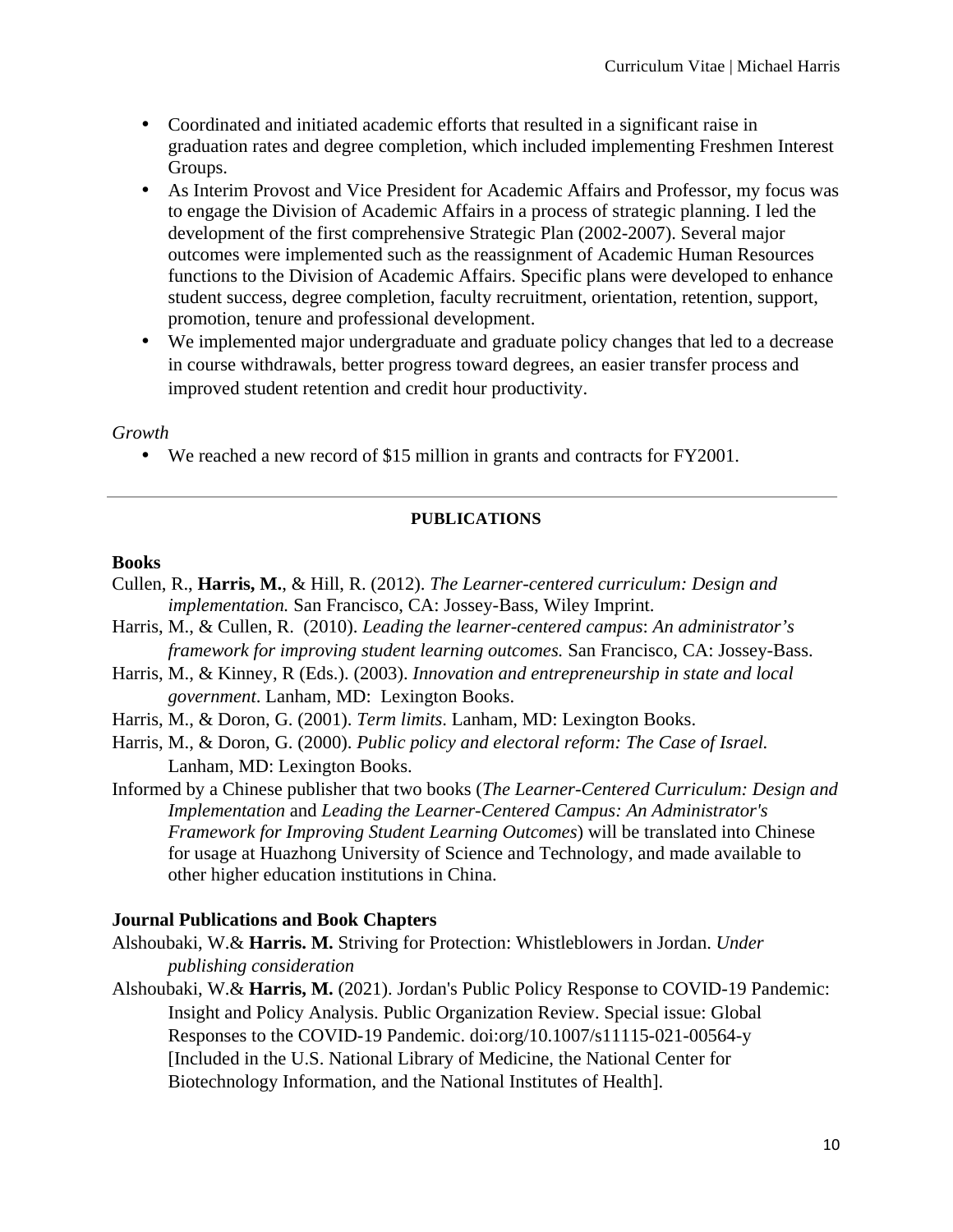- Alshoubaki, W.& **Harris, M.** (2021). Multiple Streams Theory: Insight into the Global Compact on Migration. Journal of International Studies. 14(1), 74-88. doi:10.14254/2071- 8330.2021/14-1/5
- Alshoubaki, W. & **Harris, M.** (2020). Jordanian Public Expenditures: Dynamics, Incrementalism, and Punctuated Equilibrium. In: Farazmand A. (eds) Global Encyclopedia of Public Administration, Public Policy, and Governance. Springer, Cham. https://doi.org/10.1007/978-3-319-31816-5\_4117-1
- Alshoubaki, W. & **Harris, M.** (2019). Governmental Response to Migration and the Nexus with Citizens' Attitudes: An Empirical Analysis of the Origin of European Migration Polices. *The International Journal of Interdisciplinary Global Studies* 14 (4): 1-11.
- Alshoubaki, W. & **Harris, M.** (2019). The impact of Syrian refugees on a receiving state's public expenditure: Evidence from Jordan. *International Journal of Business and Social Science*, 10(1), 86-94.
- Alshoubaki, W. & **Harris, M.** (2018). The economic impact of the regional instability and the Syrian Civil War on Jordan: An economic performance index analysis. *Journal of World Economic Research*, 7(4), 105-110.
- Alshoubaki, W. & **Harris, M.** (2018). The impact of Syrian refugees on Jordan: A framework for analysis. *Journal of International* Studies, 11(2), 154-179.
- Seifolddini, F. & **Harris, M.** (2017). A classification of incentive-based land acquisition policies and strategies defined for gentrification process. *International Journals of Multidisciplinary Research Academy (IJMRA). International Journal of Research in Social Sciences (IJRSS),* 7(11), 22-35.
- Cantey, N., Robinson, C., & **Harris, M**. (2017). Post-racial higher education: Implications of mergers between HBCUs and PWIs. *Leadership, Equity, and Social Justice in American Higher Education*—*A Reader*. Gause, C. P. (Ed.). New York, NY: Peter Lang Press.
- Harris, M. & Garner, K. (2016). Economic development strategies in the United States. *Global Encyclopedia of Public Administration and Public Policy,* 2016, 1-10.
- Greiling, D., **Harris, M.**, & Stanley, R. (2016). Accountability in non-profit organizations: Introduction to the symposium. *Public Administration Quarterly*, 40(2).
- Seifolddini, F. & **Harris, M.** (2016). Non-compulsory land acquisition, land-use regulations and gentrification. *International Journals of Multidisciplinary Research Academy (IJMRA)*. *International Journal of Research in Social Sciences (IJRSS),* 6(3), 159-168.
- Seifolddini, F. & **Harris, M.** (2016). Gentrification and incentive-based land acquisition finance policies and strategies. *International Journals of Multidisciplinary Research Academy (IJMRA). International Journal of Research in Social Sciences (IJRSS),* 6(3), 441-462.
- Seifolddini, F. & **Harris, M.** (2016). Incentive-based land use policies and strategies for land acquisition in gentrification process. *International Journals of Multidisciplinary Research Academy (IJMRA)*. *International Journal of Physical and Social Sciences (IJPSS),* 6(2), 64-83.
- Seifolddini, F. & **Harris, M.** (2015). Flexibility and contextualization in defining land acquisition policies and strategies for gentrification. *International Journals of Multidisciplinary Research Academy (IJMRA)*. *International Journal of Research and Social Sciences (IJRSS),* 5(5), 47-54.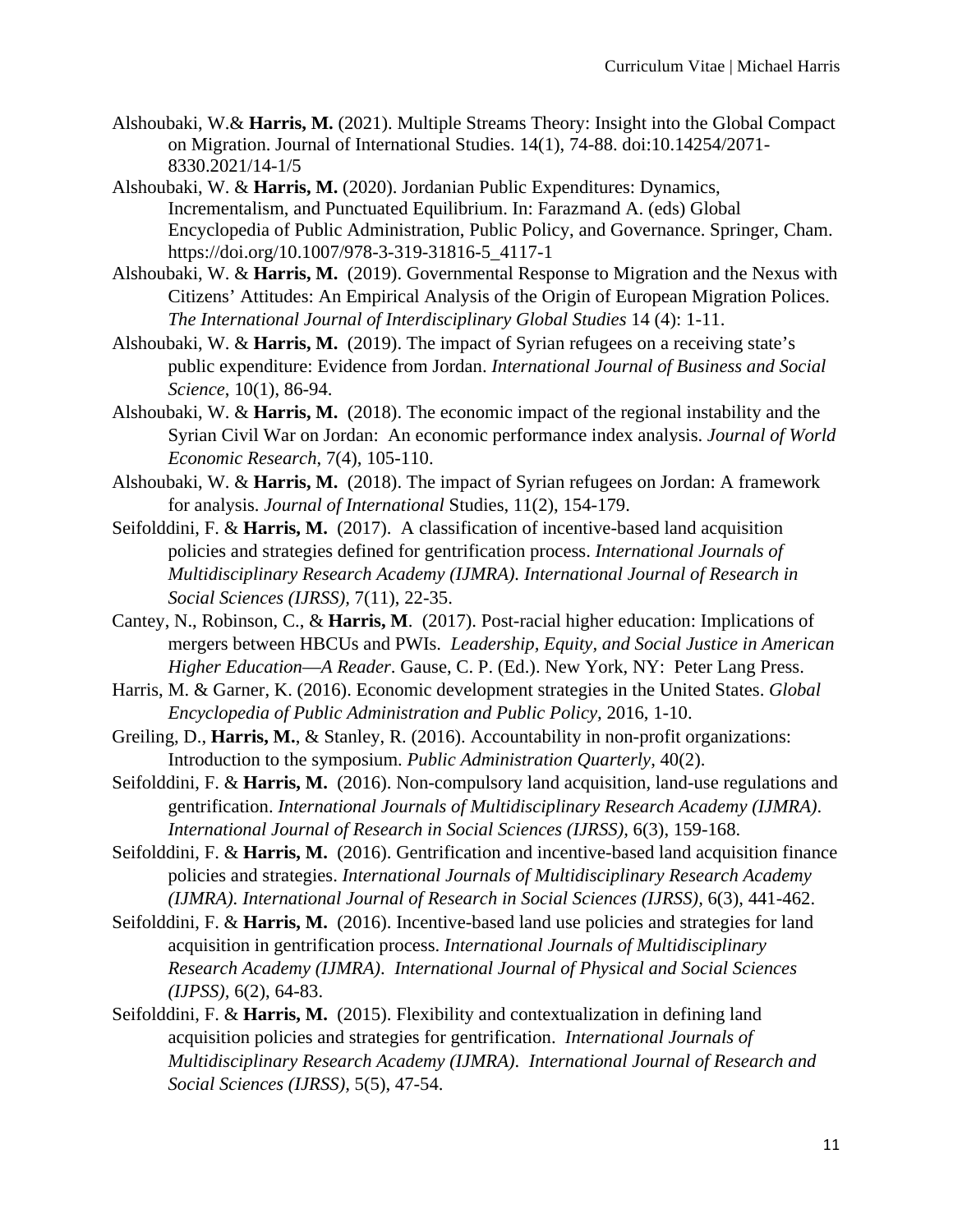- Harris, M. & Garner, K. (2015). Effectuating Transformations: The Policy Expert as Explorer and Leader*. Public Policy and Administration for the Curious: Why Study Public Policy and Administration?* Vaidya, K. (Ed.). University of Canberra, Australia.
- Harris, M. (2012). Higher education as a catalyst for regional transformation. *Public Purpose 24*.
- Krishnan, S., Yin, C., Mahler, W., Lawson, A., **Harris, M.**, & Ruedinger, K. (2012). Using national, state, and local data for administrative decision making (Chapter 6) in *Handbook on measurement, assessment, and evaluation in higher education*. Secolsky, C., & Denision, D. (Eds.). New York, NY: Routledge.
- Cullen, R., **Harris, M.**, & Hill, R. (2012). The learner-centered curriculum: Design and implementation. Weimer, M. (Ed.). San Francisco, CA: Jossey-Bass.
- Harris, M. & Cullen, R. (2010). Conditions for online learning autonomy. *International Journal of Process Education,* 2.
- Harris, M., Riffe, W. J., & Tavakoli, M. (2010). Design, implementation and assessment of entrepreneurial workshops for an entire university faculty. *Proceedings of the 14th Annual Conference of the National Collegiate Inventors and Innovators Alliance (NCIIA*).
- Harris, M. & Johnston, M. (2010). Values–based leadership: At the heart of sustaining school reform and improvement. *School Leadership - International Perspectives*. (145-159). Huber S. G. (Ed.). New York, NY: Springer.
- Harris, M., & Cullen, R. (2009). Assessing course syllabi to determine degree of learnercenteredness. *Designing Effective Assessment.* Banta, T., Black, K., & Jones, B. (Eds.) San Francisco, CA: Jossey Bass.
- Harris, M., & Cullen, R. (2009). Online Learning: More than technical savvy. *National Teaching and Learning Forum*, 18(5).
- Cullen, R., & **Harris, M.** (2009). Assessing the degree of learner-centeredness in a department or unit. *Academic Leader,* 29(4).
- Cullen, R., & **Harris, M.** (2009). Assessing learner-centeredness through course syllabi. *Assessment and Evaluation in Higher Education,* 34*(1)*, 115-125.
- Cullen, R., & **Harris, M.** (2008). Supporting new scholars: A learner-centered approach to new faculty orientation. *Florida Journal of Educational Administration and Policy,* 2(1), 17- 28.
- Harris, M., & Cullen, R. (2008). A model for curricular revision: The case of engineering education. *Innovation Higher Education*. *34* (1), 51-63
- Harris, M., & Cullen, R. (2008). The dash to dashboards. *Academic Leader,* 24 (10), 2-3.
- Harris, M., & Cullen, R. (2008). Mission statements reconsidered. *National Teaching and Learning Forum,* 17*(5)*, 7-8.
- Cullen, R., & **Harris, M.** (2008). Department Chair Development: Catalyst for Change. *Department Chair*, 19*(1)*, 21-24.
- Cullen, R., & **Harris, M.** (2008). Course Syllabi as Assessment Data. *The Department Chair, 18(4)*, 18-20.
- Harris, M., & Cullen, R. (2008). Using Assessment to Bring About Cultural Change: The Value of Assessing Learning Spaces. *Assessment Update, 20(3)*, 6-10.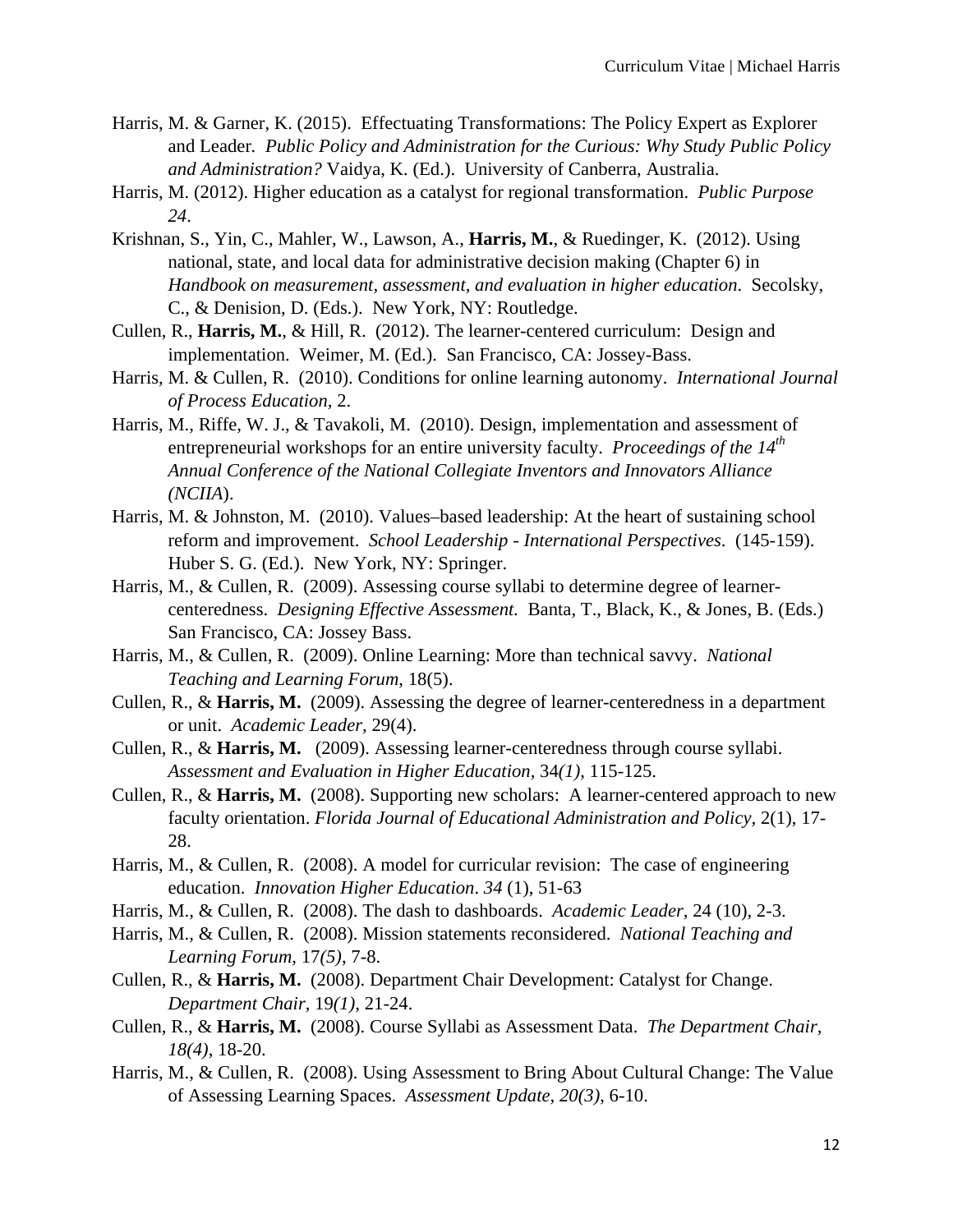- Harris, M., & Cullen, R. (2008). Observing the Learner-Center Class. *Florida Journal of Educational Administration and Policy*, 1(2), 57-66.
- Harris, M., & Cullen, R. (2008). Renovation as Innovation: Transforming a Campus Symbol and a Campus Culture. *Perspectives: Policy and Practice in Higher Education*, 12(2), 47-51.
- Harris, M., & Cullen, R. (2008). Learning and Leadership. *Academic Leader*, 24(2).
- Harris, M., & Cullen, R. (2008). Learner-Centered Leadership: An Agenda for Action. *Innovative Higher Education*, 33(1), 21-28.
- Harris, M., & Cullen, R. (2007). Investing in Leadership. *Academic Leader*, 23*(9)*, 1 & 8.
- Harris, M., & Cullen, R. (2007). Civic Engagement and Curricular Reform. *The National Teaching and Learning Forum*, *16(4)*, 4-6.
- Harris, M., & Johnston, M. (2006). Seeking Quality, Balance, and Values in Educational Leadership. *The Report: News from the Michigan Association for Supervision and Curriculum Development*, 145-159.
- Bennion, D. & **Harris, M.** (2005). Creating an Assessment Culture at Eastern Michigan University: A Decade of Progress. *Assessment Update*, 17(2), 7-9.
- Harris, M., Kinney, R., & O'Connor, B. (2001). Building a Sense of Community through Conflict Mediation. *Academy of Managerial Communications Journal*, *5 (1&2),* 45-53.
- Harris, M., & Kinney, R. (2001). Food Gatherers: Role of Entrepreneurship and Political Context in Sustainable Community Programs. Daniels, M. (Ed.). *In Creating Sustainable Community Programs*. Westport: Connecticut. 221-233.
- Harris, M. (2001). Policy Termination: The Case of Term Limits in Michigan. *International Journal of Public Administration,* 24*(3)*, 323-339.
- Harris, M. (2000). The Israeli Kibbutz. *Review Essay: Utopian Studies*, 11(2), 209-213.
- Harris, M., & Doron, G. (1999). The Israeli Democracy: Assessing the Electoral Reform of 1992 and its Impact on the Elections of 1996 and 1999. *Israel Studies*, 4*(2)*, 16-39.
- Harris, M. (1999). The Kibbutz: Uncovering the Utopian Dimension. *Utopian Studies*, 10(1), 115-127.
- Kook, R., **Harris, M**., & Doron, G. (1998). In the Name of G-D and Our Rabbi: The Politics of the Ultra-Orthodox in Israel. *Israel Affairs*, 5(1), 1-18.
- Harris, M., & Kinney, R. (1998). Economic Constraints and Political Entrepreneurship: Medicaid and Managed Care in Michigan. In *Medicaid and the American States: The Politics of Managed Care.* (1998). Daniels, M. (Ed.). Westport, CT: Greenwood Publishing Group, Auburn House. 169-185.
- Harris, M., Katz, Y., Doron, G., & Woodlief, A. (1997). Ideology and Privatization Policy in Israel. *Environment and Planning C: Politics and Space,* 15, 363-372.
- Harris, M. (1997). Policy Termination: Uncovering the Ideological Dimension. *International Journal of Public Administration,* 20*(12)*, 2151-2175.
- Harris, M., & Schneider, M. (1997). Enhancing Teaching Effectiveness in "Government Budgeting": The Case of Service Learning. *Proceedings of the 20th National Conference on Teaching Public Administration*. Sponsored by Virginia Commonwealth University. Prepared by: The institute for Public Affairs and Policy Studies College of Charleston, Charleston, SC.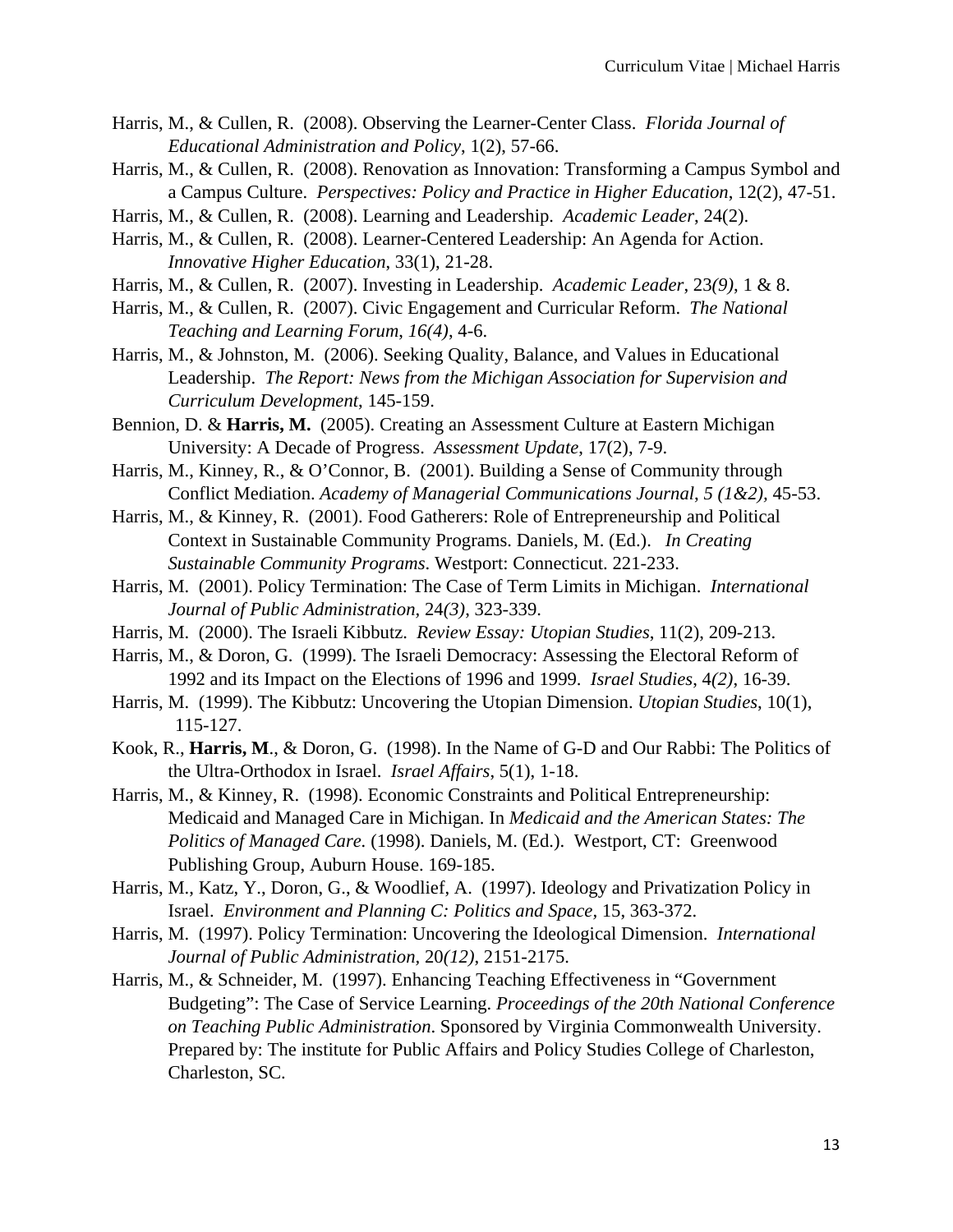- Rosentraub, M., Harlow, K., & **Harris, M.** (1992). Uncompensated Costs and Indigent Health Care: Volunteers and a Community Services Budget. *Nonprofit Quarterly*, 21(4), 351- 366.
- Morgan, P., & **Harris, M.** (1990). A Methodological Framework for Analysis of Public Sector Management (PSM) in Africa. *Special Action Program for Public Administration and Management in Africa (SAPAM) United Nations*.
- Harris, M. (1988). The Water Crisis, An Analysis of the Reasons and Policy Proposals for Resolution. Biosphere, A Publication of the Environmental Protection Agency, Department of Interior, Israeli Government, 7(4), 5-8. (In Hebrew).
- Harris, M. (1987). The Water Crisis, Policy Analysis. Hassadeh Israeli Agricultural Monthly, 2421, 2429-2432, 2419. (In Hebrew).

### **Published Book Reviews**

- Barrus, R., Eastby, J., Lane Jr., J., Marion, D., & Pontuso, J. (Summer 2006). The Deconstitutionalization of America: The Forgotten Frailties of Democratic Rule. *Perspectives on Political Science*. Heldref Publications. 35 (3).
- Alperovitz, Gar (Spring 2005). America Beyond Capitalism: Reclaiming Our Wealth, Our Liberty, and Our Democracy *Perspectives on Political Science*. Heldref Publications. 34 (2).
- Morris, Oppenheimer, & Karol Soltan (Ed.). (Fall 2004). Politics from Anarchy to Democracy. *Perspectives on Political Science*. Heldref Publications. 33 (4).
- Avraham, Brichta (2001). Political Reform in Israel: The Quest for a Stable and Effective Government. (2003). *Israel Studies Forum*. Sussex Academic Press. 18 (2) 135-138.
- Yassour, Avraham (1997). The Kibbutz: Vision & Daily Life (2<sup>nd</sup> volume). *Utopian Studies*. Tel Aviv: Yaron Golan Press. 10 (2), 342-344.
- Sims, L, S. (1998) (Summer 1999). The Politics of Fat. *Perspectives on Political Science*. Heldref Publications.28 (3). 154.
- Glasberg, D, & Skidmore, D. Aldine de Gruyter, a division of Walter de Gryter,Inc. (Winter 1998). Corporate Welfare Policy and the Welfare State. *Perspectives on Political Science*. Heldref Publications. 27 (1). 39.
- Sanders, J, & Narveson, J (Fall 1997). For and Against the State: New Philosophical Readings. Rowaman & Littlefield Publishers. *Perspectives on Political Science*. Heldref Publications.26 (2). 247.
- Weissert, C, & Weissert, W. (Spring 1997). The Job Hopkins University Press: Governing Health: The Politics of Health Policy. *Perspectives on Political Science*. Heldref Publications. 26 (2) 113.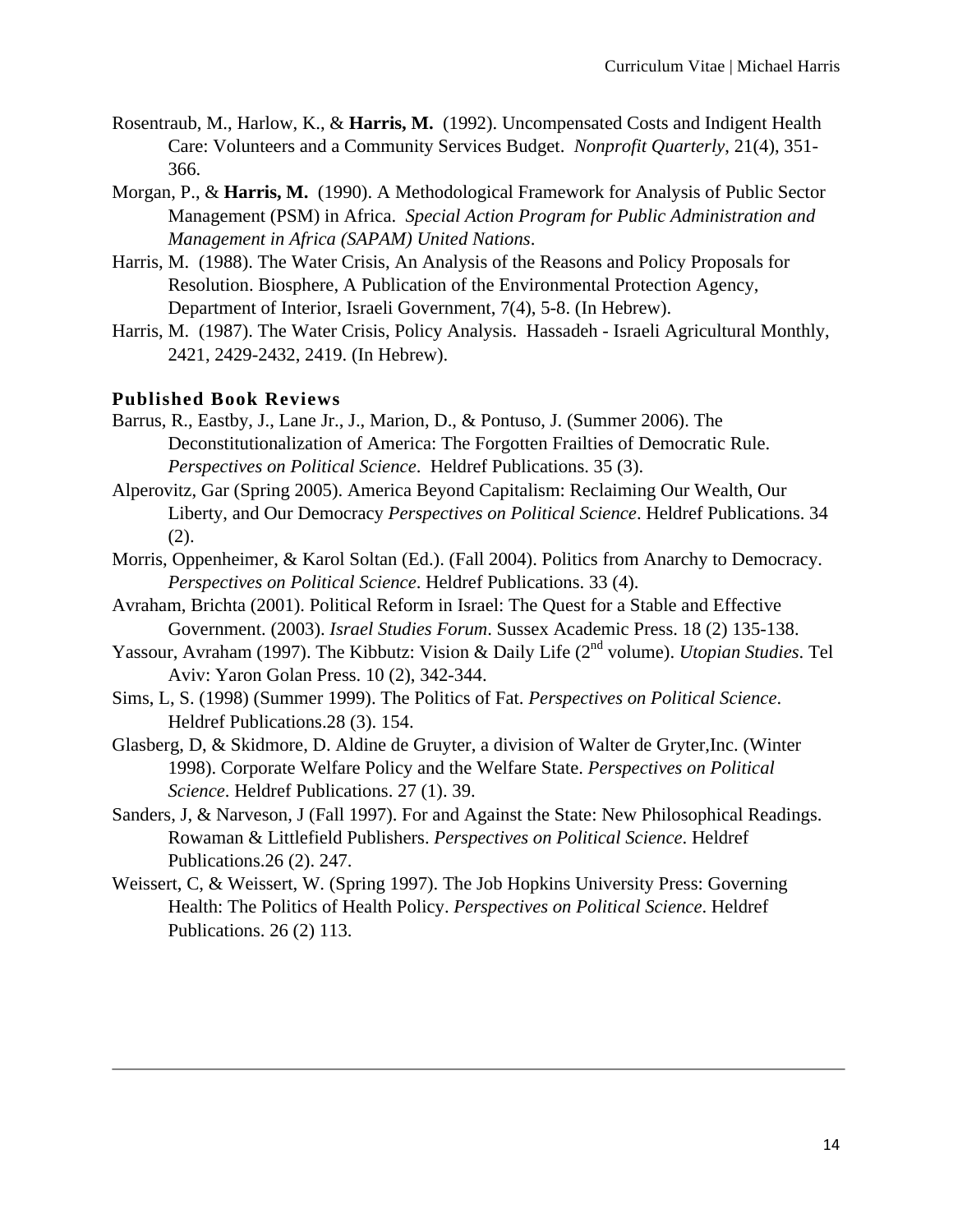#### **HONORS, AWARDS, AND GRANTS**

Awarded the 2018-2019 Dean of the Year –Tennessee State University (Office of Student

Activities). Nominations based on student organizations across the university.

Member of the Editorial Board of the Journal of Entrepreneurship Education. August 2017. Completed Tennessee Bureau of Investigation's (TBI) Citizen's Academy. May 2016.

Appointed by Tennessee Bureau of Investigation (TBI) as consultant. September 10, 2015.

- Awarded a mini-grant, "Developing Incentive Based Policies for Urban Land Acquisition Plans, Policies, and Strategies for the Gentrified Areas" by Tennessee State University Research and Sponsored Programs, Nashville, TN, April 24, 2015.
- Recognized by Publisher Kokomo Perspective: "His ideas were transformative, and the speed with which he implemented things was jarring...The university is much better off for his time here" (September 28, 2014).
- Nominated by the Kokomo Perspective newspaper as one of 10 finalists for "Kokomo Perspective's Person of the Year 2012."The enthusiastic former chancellor of Indiana University Kokomo pushed the school to new heights ….. In just two years, Harris left his mark. His accomplishments will be remembered for years to come." December 2012.
- Invited to attend "Round Table Symposium, Public Policy, July 29 August 2, 2012, Harris Manchester College, University of Oxford, Oxford, England. Forum on Public Policy in collaboration with the Oxford Round Table.
- Selected by Maariv (one of the two largest Hebrew language daily newspaper) published in Israel as "One of the most successful Israeli's in the world (outside of Israel)…. The most successful academic."
- Acknowledged in Indiana Commission for Higher Education's *Reaching Higher, Achieving More* publication for innovative tuition discount incentive for on-time graduation, "Chancellor Harris has made increasing graduation rates a top priority for IU Kokomo…..pursue bold innovative ways to make it happen….." page 18, March 2012.
- Assumed duties as "Honorary Wing Commander" for the 434<sup>th</sup> Air Refueling Wing at Grissom Air Reserve Base at a special ceremony that took place on Sunday, February 12.
- Recognized by Omicron Phi Chapter of Alpha Kappa Alpha sorority, Kokomo, IN, 2012.
- Noted on Fox59 News as one of three campuses that set new spring-semester records for enrollment, 2012.
- IU President Michael A. McRobbie acknowledged: "It is especially gratifying to see strong growth of….Kokomo…as they find innovative ways to serve their regions." January 18, 2012.
- Noted in *Kokomo Tribune* article "IUK reports highest numbers in 62-year-history school has largest-ever spring freshman class," January 18, 2012.
- Selected by Grissom Air Reserve Base (U.S. Air Force) officials as "Honorary Wing Commander 2012," Duties assumed at a special ceremony on February 12, 2012. Grissom ARB is one of only five Air Force Reserve Command bases in the nation and is home to reserve units from the Air Force, Army and Marine Corps. The host unit is the 434th Air Refueling Wing which is equipped with a fleet of KC-135R Stratotanker aircraft.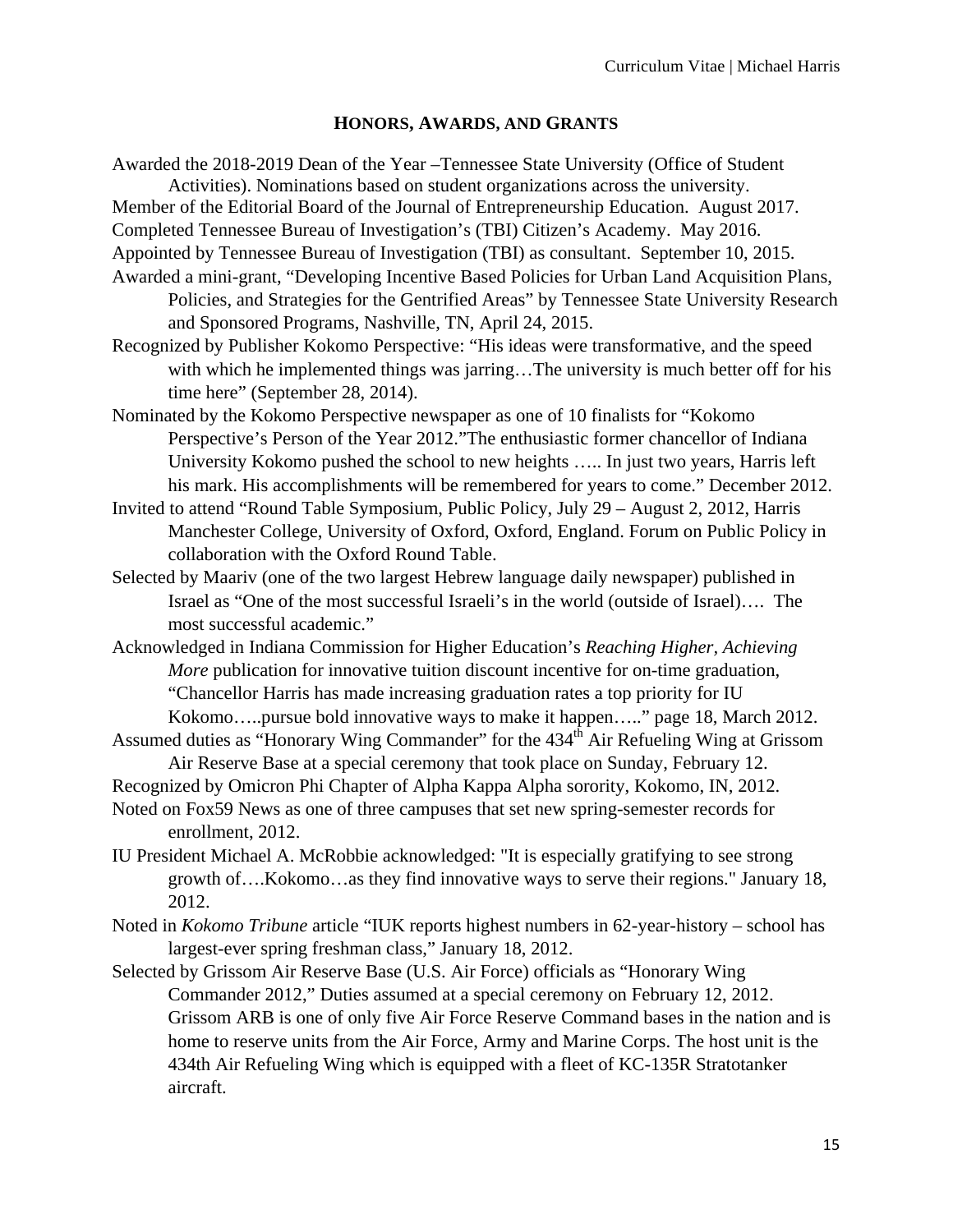- Lead IU Kokomo record-breaking enrollment with the highest number of full-time students ever, making history with spring enrollment up nearly 10 percent. January 2012.
- Led IU Kokomo Inspire Power Campaign, Received the largest cash gift in IU Kokomo history, \$1.25 million gigt from the Milt and Jean Cole family, new Wellness and Fitness Center. January 2012.
- Featured in AASCU (American Association of State Colleges & Universities) Innovation Exchange for IU Kokomo's Student Success Tuition Discount Program pilot initiative, January 13, 2012.
- Noted in *Kokomo Perspective* story …."IU Kokomo went much further under the guidance of Chancellor Michael Harris, introducing 10 new degree programs and an athletics program. This brought the school closer to

its goal of being a school of first choice for students across north central Indiana." *Kokomo Perspective*. January 4, 2012.

- Noted in *Sports Journal of Central Indiana* for his ambitious goal in early 2011 of forming a Women's Volleyball and Men's Basketball team for the 2011-2012 season with no coaches, players or facilities. "Congratulations to Dr. Harris and the new Cougar Nation on setting the bar high and going for broke. We hope the NAIA application is approved and more sports are added in the future." *Sports Journal of Central Indiana*. January 3, 2012.
- Listed by the *Kokomo Perspective* as one of "the leaders in this community who are doing their jobs well and are making Kokomo and Howard County a better place to work and live," and mentioned in a separate article for his participation in the Transformative Regional Engagement Roundtable panel on "Accelerating Regional Solutions: Finding Unique Pathways to American Prosperity." *Kokomo Perspective*. December 28, 2011.
- Noted in *Kokomo Perspective* Editorial…" IU Kokomo is a success story in and of itself with its multiple new degree programs and aggressive growth strategies that have more students attending the Kokomo campus than ever." December 28, 2011.
- Selected by the editorial Board of the *Kokomo Perspective* newspaper as 2011, "Kokomo Perspective's Person of the Year." For: "making his presence felt academically, athletically and as a member of the larger community." It's difficult to know where to start in listing his accomplishments. *Kokomo Perspective*. December 21, 2011.
- Awarded Phoenix 2, II, (a sculpture and plaque) for being, "An Incandescent Spirit Forging a New Reality," by the faculty of Indiana, Dec 19, 2011
- Lead IU Kokomo's initiative to transform North Central Indiana. This innovative effort significantly contributed to the city of Kokomo receiving the "2011 Community of the Year" award from the Indiana Chamber of Commerce. Indiana Chamber 22<sup>nd</sup> Annual Awards Dinner, November  $17<sup>th</sup>$  at the JW Marriott Hotel, Indianapolis. Mayor Goodnight of Kokomo acknowledged the leadership and

contributions of Chancellor Harris in his acceptance address.

- Received an award from Lee Se-Ung, Ph.D., the Chairman of the Shin II Educational Foundation Board for: "furthering the globalization of education." Seoul, South Korea, September 19, 2011
- Appointed by Governor Daniels to serve on the Indiana Automotive Council, August 2011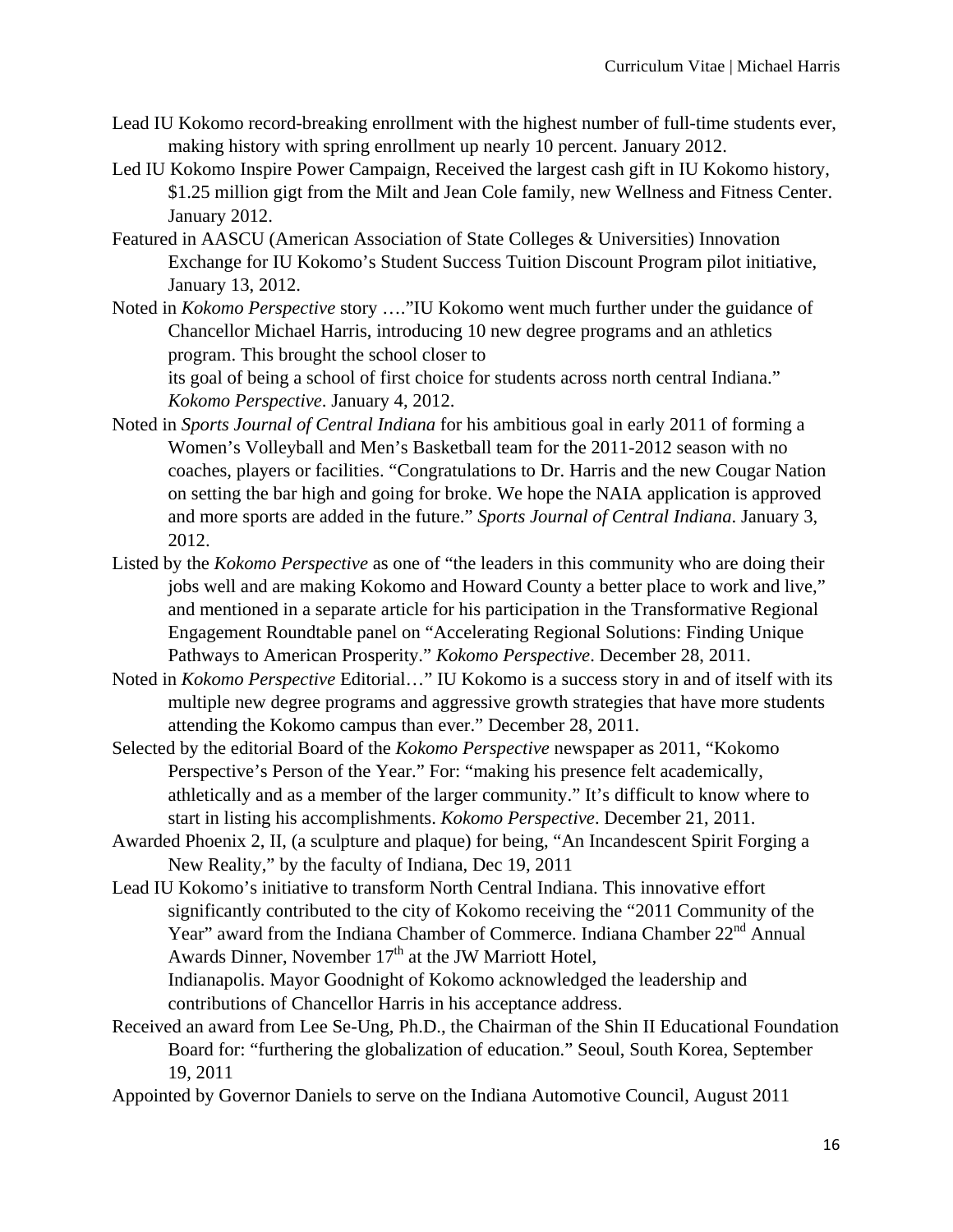- Joined 20 state legislators on Wednesday, August 17, 2011, for an air refueling flight at the 434th Air Refueling Wing, Grissom Air Reserve Base near Bunker Hill, Indiana
- Noted in *Kokomo Perspective* Editorial …" Kokomo is changing for the better"…."the exemplary education provided by Indiana University Kokomo under Chancellor Michael Harris." June 2, 2011.
- Selected for membership in Beta Gamma Sigma the international honor society for collegiate schools of Business – Indiana University Kokomo, May 2011.
- Inducted into Pi Tau Sigma, national mechanical engineering honor society, by Dr. Raghu Echempati, Professor of Mechanical Engineering, Kettering University. The largest local chapter is Kettering's Delta Chi Chapter. October 2010
- Selected for membership into the "highest honor attainable by Greeks the Order of Omega (Eta Eta Chapter, Kettering University)… To recognize those…who have attained a high standard of leadership in inter-fraternity activities." June 2010
- Awarded a \$1.65 million grant as the Principal Investigator from the Kern Family Foundation for the development and implementation of Entrepreneurship Across the Curriculum (EAC) and Entrepreneurship Across the Institution (EAI) at Kettering University. March, 2010.
- Received on behalf of Kettering University the "Best in Class" national award for developing and implementing an academic program aimed at enhancing students "mindset of innovation and entrepreneurship." The award was presented by the Kern Entrepreneurship Education Network (KEEN) during its winter convention in Orlando, Florida, on January 8, 2010.
- Elected, initiated and Inducted into, Pi Tau Sigma. The International Mechanical Engineering Honor Society by Kettering University – Delta Chi Chapter. October, 2009.
- Awarded a Michigan Incubator Grant, \$250,000 by the Michigan Economic Development Corporation (MEDC). March 2009.
- Awarded "Best in Class" for 2009 by the Kern Family Foundation for developing for Kettering University Entrepreneurship Across the Curriculum (EAC) to enhance student mindset for innovation and entrepreneurship.
- Awarded a \$225,000 grant as the Principal Investigator from the Kern Family Foundation for the development and implementation of Entrepreneurship Across the Curriculum (EAC) at Kettering University. November, 2008.
- Recognized as "Faculty Member of the Year" through the Kettering University Greek Life Organization. 2007-2008.
- Appointed to the Board of Directors of the West Central Michigan Health Care Regional Skills Alliance, Michigan. August 2006-2007.
- Elected Chair of the Academic Affairs Officers Committee of the Presidents Council, State Universities of Michigan for a two-year term (2006-2008). June 2006.
- Awarded \$209,069 as principal investigator from the Michigan Department of Education for the grant entitled, "Closing the Gaps: Improving Teacher Quality and Student Achievement in Alternative Education." 2006.
- Awarded \$1 million grant as principal investigator from the Herbert H. and Grace A. Dow Foundation for construction for the Michigan College of Optometry and the Center for Collaborative Health Education. Ferris State University. 2006.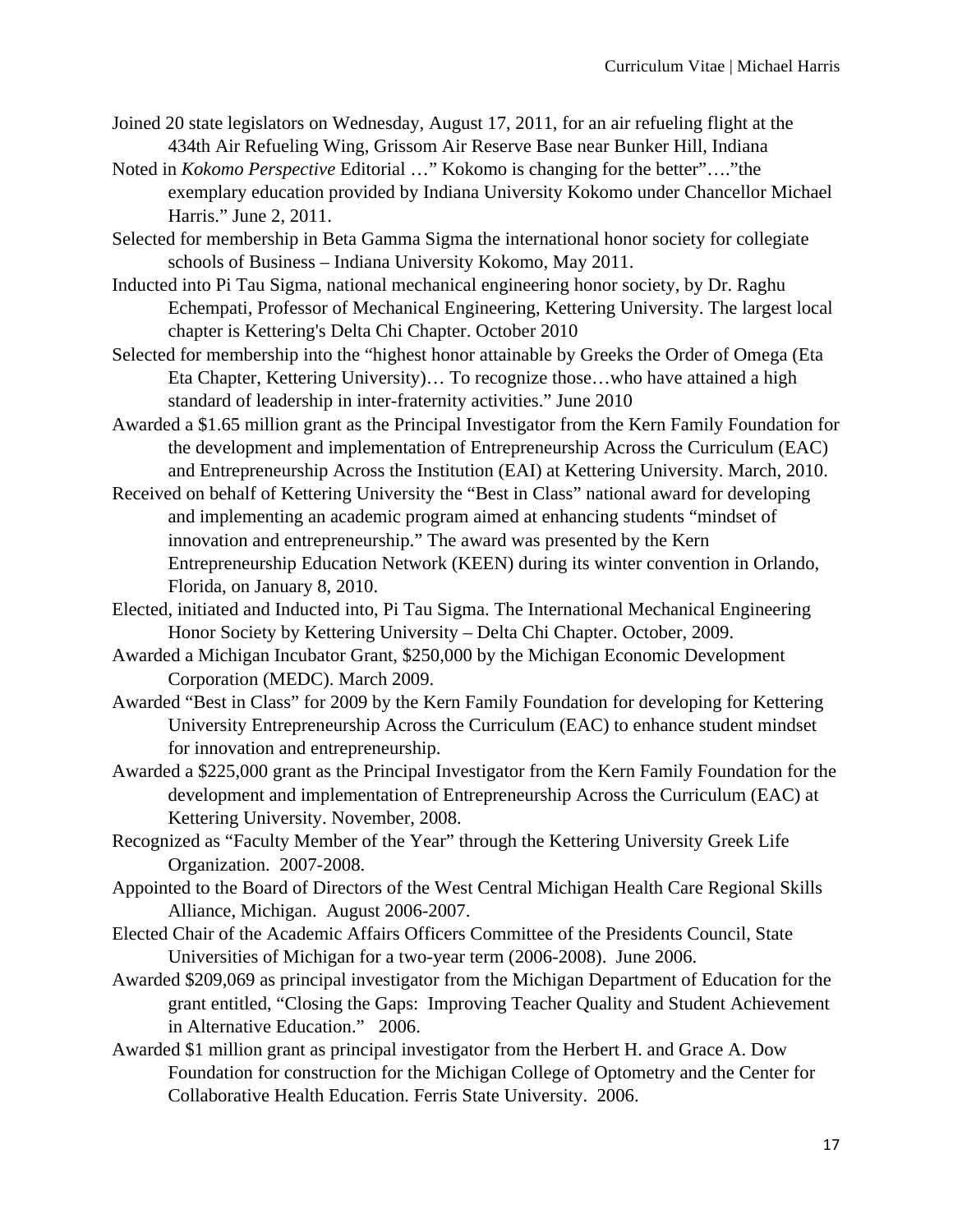Appointed as Consultant-Evaluator, Peer Review Corps, serving the Program to Evaluate and Advance Quality (PEAQ) by the Higher Learning Commission, a commission of the North Central Association. 2005 -2008.

- Appointed as Academic Quality Improvement Program (AQIP) Systems Portfolio Appraiser, The Higher Learning Commission, a commission of the North Central Association. 2005.
- Appointed to the Assessment of Student Learning Think Tank and Electronic Groups for The Higher Learning Commission, a commission of the North Central Association. 2005.

Recognized in Academic Keys' Who's Who in Higher Education Administration. 2005.

Received an Honorary Doctorate in Educational Administration from Ave Maria College. May 2, 2003.

Chair of the Ann Arbor Building Authority (1998-2003). Responsible for issuing 15 million dollars in bonds.

Recognized by the Department of the Army for outstanding support of the United States Army R.O.T.C. cadre and cadets at Eastern Michigan University. March 15, 2002.

- Recognized by the United States Army Cadet Command at Fort Monroe, Virginia, for outstanding support of the United States Army R.O.T.C. cadre and cadets at Eastern Michigan University. March 12, 2002.
- Appointed as an Adjunct Faculty Professor at Ave Maria College and University. First nondenominational appointee, 2001.
- Recipient of the Excellence Award for Outstanding Service to Community Mediation for Washtenaw County. The Dispute Resolution Association of Washtenaw County, 2001.
- Recognized by the Division of Enrollment Services, Eastern Michigan University for contributions made during the 2000-2001 Academic Year.
- Recognized in the 56<sup>th</sup> edition of Marquis Who's Who in America 2002.

Recognized in Strathmore's Who's Who 2001-2002.

- Sole candidate nominated by Provost Ronald Collins, Eastern Michigan University for the Outstanding First-Year Student Advocate award. This award is sponsored by the University of South Carolina's National Resource Center for the First-Year Experience and Students in Transition. 2000. (Was not selected for award).
- Awarded the title of Honorary Michigan Colonel from the Department of Military Science at Eastern Michigan University. 2000.
- Recognized in Who's Who Among America's Teachers 2000 for teaching excellence.

Recipient of an honorary membership, Phi Kappa Phi, 2000.

- Recipient of the Michigan Association of Governing Boards (MAGB) Distinguished Faculty Award. 2000.
- Chairperson, Eastern Michigan University Hillel Steering Committee (1996-1999). Under my leadership we raised \$100,000 a year.
- Described in Eastern Michigan University: A Sesquicentennial Portrait (1999) [as one of the] "more prominent scholars to have graced the campus during the first 150 years." "An experienced researcher and teacher."
- Recognized by The American Political Science Association and Pi Sigma Alpha for "outstanding teaching in political science," 1999.
- Recipient of the Golden Medallion Award, Eastern Michigan University, 1999.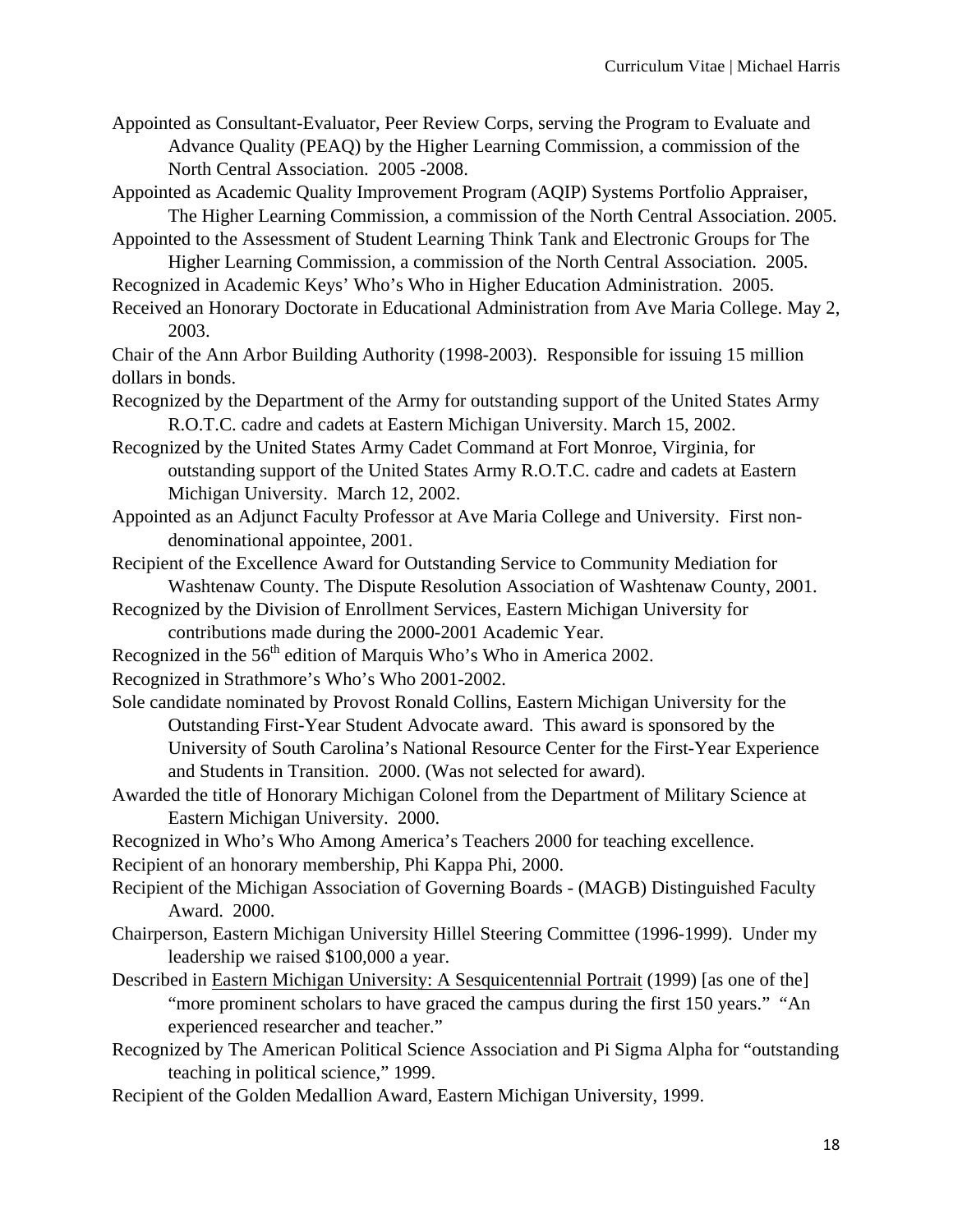- Awarded the "Outstanding Teaching Award" by Eastern Michigan University Alumni Association, 1999.
- Faculty Research Fellowship, Eastern Michigan University, winter, 1999.
- Honorary Member Golden Key National Honor Society, 1999.
- Excellence Award, in recognition of "contribution to the residential community." Eastern Michigan University, 1998.
- Recognized by The American Political Science Association and Pi Sigma Alpha for "outstanding teaching in political science," 1998.
- Chairperson of the Academic Division for the United Way Campaign for 1998 and 1999. Under my leadership we raised close to \$56,000 each year.
- Faculty Appreciation Award, Division of University Marketing and Student Affairs, Eastern Michigan University, winter 1998.

Board member and Treasurer, Michigan Public Management Institute (1996-1997).

Distinguished Faculty Teaching Award, Eastern Michigan University, 1997.

Barriers to Learning Award, Presented by Eastern Michigan University President, winter 1997.

Faculty Fellow, Academic Service-Learning, Eastern Michigan University, winter 1997.

Eastern Michigan University, Spring-Summer research grant, 1995.

Received Ph.D. from Indiana University, Public Policy, 1993. The program is ranked No. 2 overall program in the country, ahead of Harvard, Princeton and other major universities. Completed my preliminary Doctoral exams with Dr. Elinor Ostrom, the 2009 Nobel Prize laureate in economics.

MacArthur Scholar, Indiana University Center on Global Change and World Peace, 1990 -1991. Inducted, Pi Alpha Alpha. The national honorary for graduates of programs of public affairs and administration, Indiana University, 1991.

### **PRESENTATIONS AND CONFERENCES (A PARTIAL LIST)**

- "The Juxtaposition of European Migrants Integration policies: An Evidence-Based Analysis." Accepted for presentation at the 26th IPSA World Congress of Political Science. International Political Science Association, Montreal, Canada. Virtual conference (July 10, 2021).
- "Women in Leadership; Maximizing Potential & Excellence," Women in Leadership Virtual Roadshow, A Virtual Series, Public Sector Network, Nashville, TN, June 9, 2020.
- "The Global Compact for Safe, Orderly and Regular Migration: Global Public Policy Opportunity Window." ECPR, The European Consortium for Political Research. The 2019 General Conference, September 2019, Poland.
- "The Impact of Syrian Refugees on Jordan: A Framework for Analysis. IASFM, the International Association for the Study of Forced Migration (IASFM) Annual Conference, University of Macedonia, Thessaloniki, Greece, July 27, 2018.
- "The impact of Syrian refugees on a receiving state's public expenditure: Evidence from Jordan", Refugee Law Initiative (RLI) 3<sup>rd</sup> Annual Conference: "Refugee Protection in a Hostile World", School of Advanced Study, University of London, London, UK. July 19, 2018.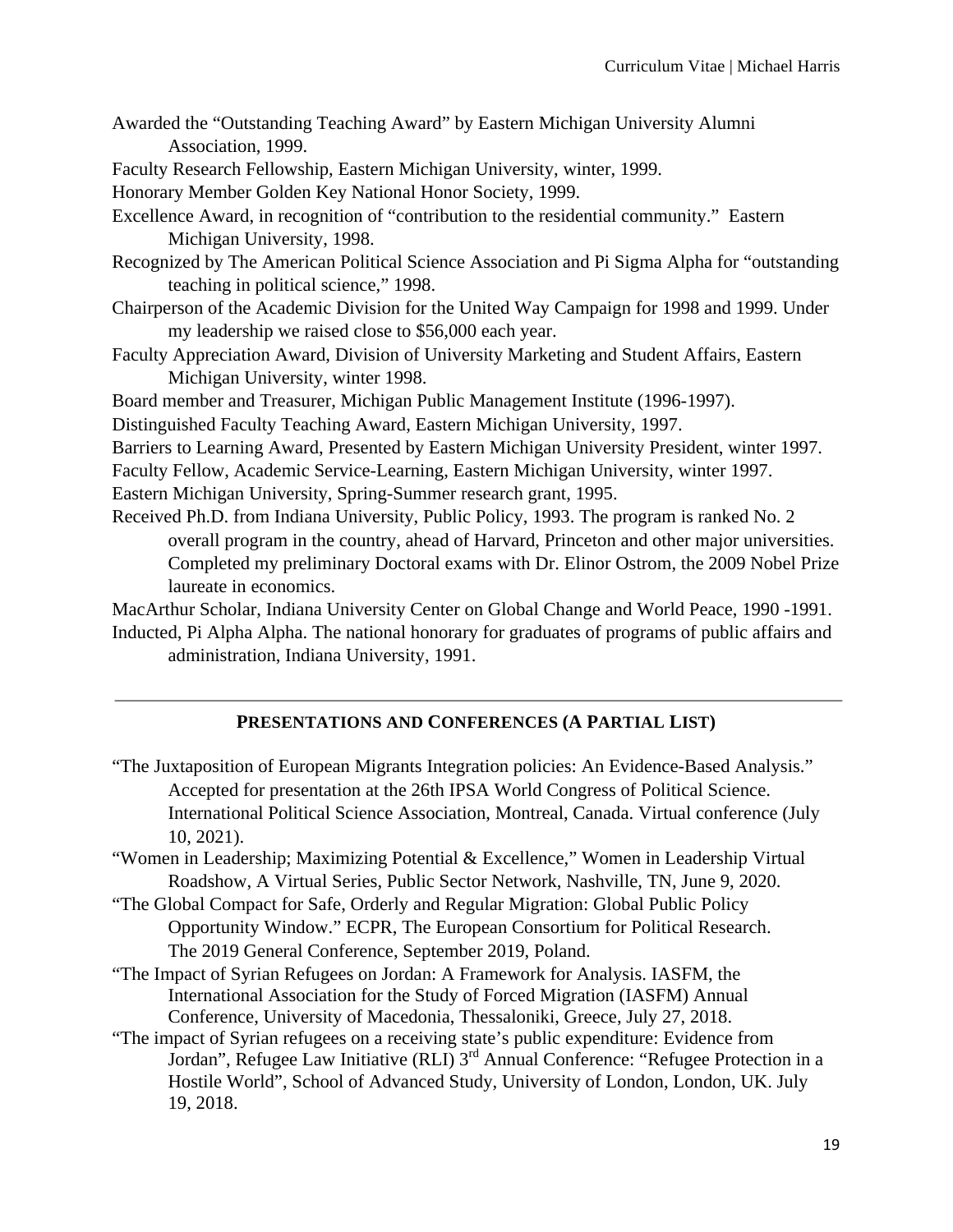- "Value-Based Leadership: Innovation, Entrepreneurship and High Performance", Tennessee State University (TSU) Management Training Program, Nashville, TN. February 21, 2018.
- "The Public Administration Executive Leadership Certificate, Moving Tennessee Forward", National Association of Schools of Public Affairs and Administration (NASPAA) Annual Conference, Washington, DC, October 12, 2017.
- "Marketing and Internship Assessment Masters of Public Administration Program", National Association of Schools of Public Affairs and Administration (NASPAA) Annual Conference, Washington, DC, October 12, 2017.
- "Value-Based Leadership: Innovation, Entrepreneurship and High Performance", Tennessee Bureau of Investigation (TBI) TBI State Academy, TN Fire and Codes Enforcement Academy, Bell Buckle, TN, September 28, 2017.
- "Value-Based Leadership: Innovation, Entrepreneurship and High Performance", Tennessee Bureau of Investigation (TBI) TBI Leadership Academy, TN Fire and Codes Enforcement Academy, Bell Buckle, TN, August 14, 2017.
- "Academic Leadership and Faculty: Examining the Implementation of a Learner-Centered Campus", Oxford Education Research Symposium, Oxford, UK. March 20 – 21, 2017.
- "Triple Helix: Regional Transformation and Economic Growth", Daegu-gyenogbuk International Social Network Conference (DISC2016), Daegu, South Korea. December 8 – 10, 2016. (Keynote Speaker).
- "Value-Based Leadership: Innovation, Entrepreneurship and High Performance", Tennessee State University (TSU) Professional Development for TSU Staff Members, Leadership 101, Nashville, TN. November 16, 2016.
- "Leading Academic Units in Times of Budgetary Constraints: The Case of the College of Public Service at Tennessee State University", Conference of Minority Public Administrators,  $45<sup>th</sup>$  Annual Conference, Jackson, MS. February  $17 - 19$ , 2016.
- "Resilient Families Forum IV", Tennessee Department of Human Services (DHS), Nashville, TN. September 9, 2015.
- "Opportunity with a Master", LEAD-TN (Leadership Program), Tennessee Department of Human Resources (DHR), Lipscomb University, Nashville, TN. June 22, 2015.
- "CARES: Innovation in Community-Higher Education Partnerships", Social Equity Leadership Conference, 14<sup>th</sup> Annual, Tennessee State University, Nashville, TN. June 4, 2015.
- Transforming Tennessee's Food Programs, "Promising Partnerships.", Tennessee Department of Human Services (DHS), Nashville TN. March 31, 2015.
- "The Impact of the Crisis in the Middle East on U.S. Politics, Economics and Federal Government Policy" Presentation at Argosy University, The 3rd annual symposium, Nashville TN. November 14, 2014.
- "The Triple Helix: Achieving Success in Regional Transformation". Paper presented at the  $7<sup>th</sup>$ World Urban Forum, Urban Equity in Development-Cities for Life, WUF7. April 5<sup>th</sup>- $11<sup>th</sup>$ , 2014. Medellín, Columbia. Presented April  $6<sup>th</sup>$  in room Salon Columbia, Group Argos.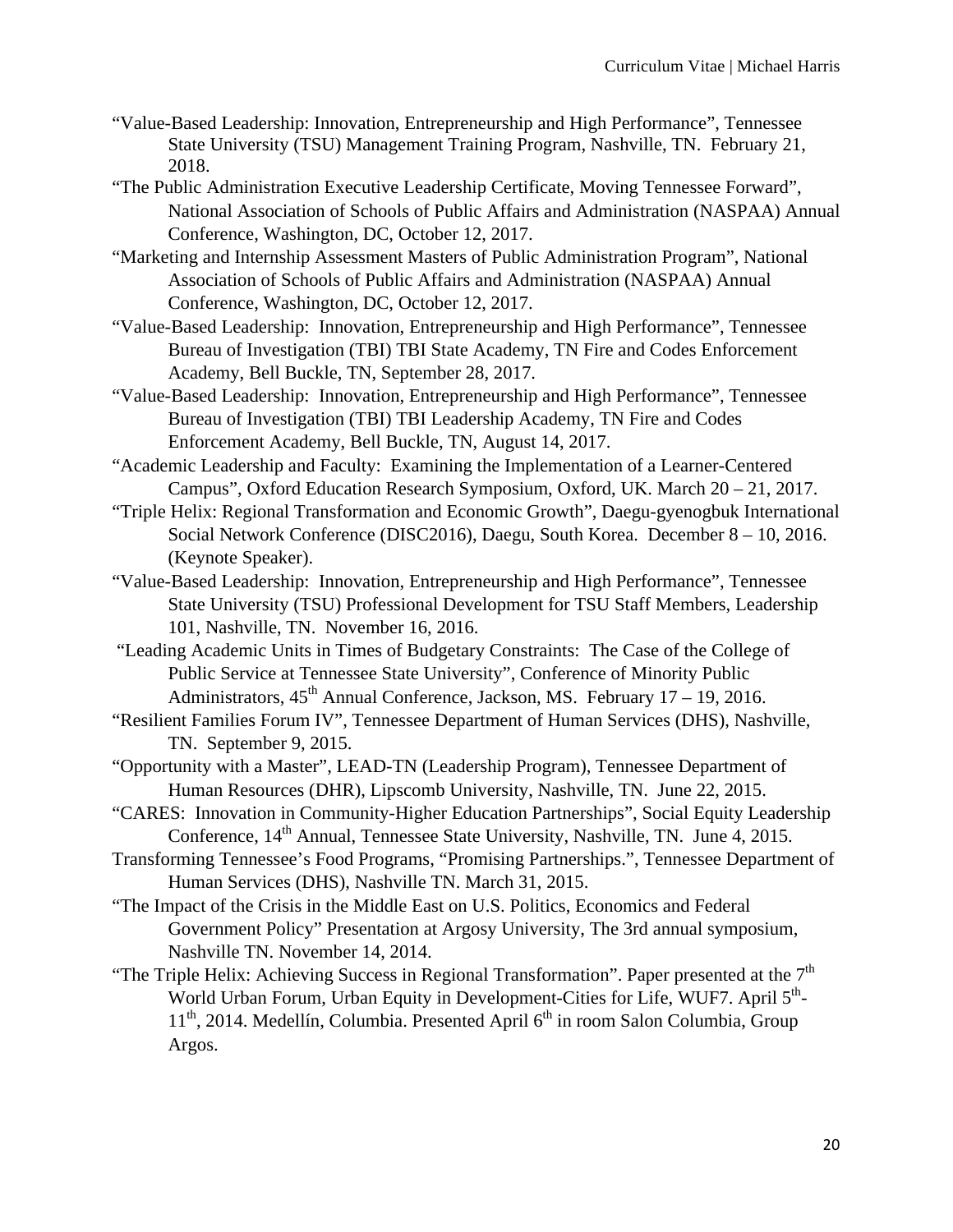- "Linking the Academy and the Workplace: Collaborative Innovations". Panelist at the Tennessee Association of American Administrators Symposium "Workforce of the Future", TN-ASPA. December 12, 2013. One Century Place Conference-Center. Nashville, TN.
- Presentation to Logansport Noon Kiwanis "The Importance of Higher Education in an Ever-Evolving Economy, June 19, 2012.
- "Advising in a Learners Centered Environment", presented at IU Regional Campus Advisors Conference, at University Place Conference Center, June 1, 2012.
- ACE Council of Fellows Weekend: Leading to the Future Amidst Rapid Change, Engagement in Turbulent Times, panelist, at University Place Conference Center, June 2, 2012.
- Presentation about IU Kokomo impacts region through boosting economy, leading transformation. Indiana University Kokomo's impact on the region and the state of Indiana reaches far beyond the yearly \$52.1 million, and the campus stands out as a clear leader in paving the way for higher education institutions to take on a key role in the economic and social well-being of the communities they serve, on May 23, 2012.
- Invited to attend Oxford Round Table regarding Higher Education to be held July 29 August 2, 2012. Invitations sent to selected persons throughout the world based on nominations from previous participants, recommendations of those who are actively involved in higher education, or recognition for presentations and awards by state and national organizations.
- Guest speaker at the Capital Warrior Battalion Military Formal at the J.W. Marriot in Indianapolis. The Capital Warrior Battalion operates in 6 universities/campuses, including IUPUI and Butler, February 11, 2012.
- Discussant for the Transformative Regional Engagement Roundtable entitled "Making Regionalism Work" in Washington DC, December 6, 2011.
- Presentation of commissioned Regional Benchmark Study that will foster regional transformation and help promote and stimulate discussion among community leaders and the public, IU Kokomo campus, on November 21, 2011.
- "The Quest for a Meaningful Life and the Pursuit of Happiness," presented at  $17<sup>th</sup>$  Annual Indiana University Undergraduate Research Conference, IU Kokomo campus, on November 18, 2011.
- Presented "Value-Based Leadership" and led panel at University Partnership and Reciprocity Conference supported by the Lilly Endowment's Sustaining Grant to Promote Educational Opportunities through Collaborations, University Place, Indianapolis, on November 14, 2011.
- "Learning Outcomes and Assessment at IU Kokomo: Practices and Challenges" presented at 2011 Indiana Trustees Academy, University Place, Indianapolis, on September 26, 2011.
- "Triple Helix" presentation (testimony) at the Interim Study Committee on Economic Development at Indiana Statehouse on August 25, 2011.
- Addressed Higher Education Commission at meeting held on IU Kokomo campus. May 13, 2011.
- Keynote Address Delivered at Ivy Tech Community College Commencement. May 12, 2011.
- "Catalyst for Change; Charting a Regional Transformation," Installation Speech, Indiana University Kokomo. October 22, 2010.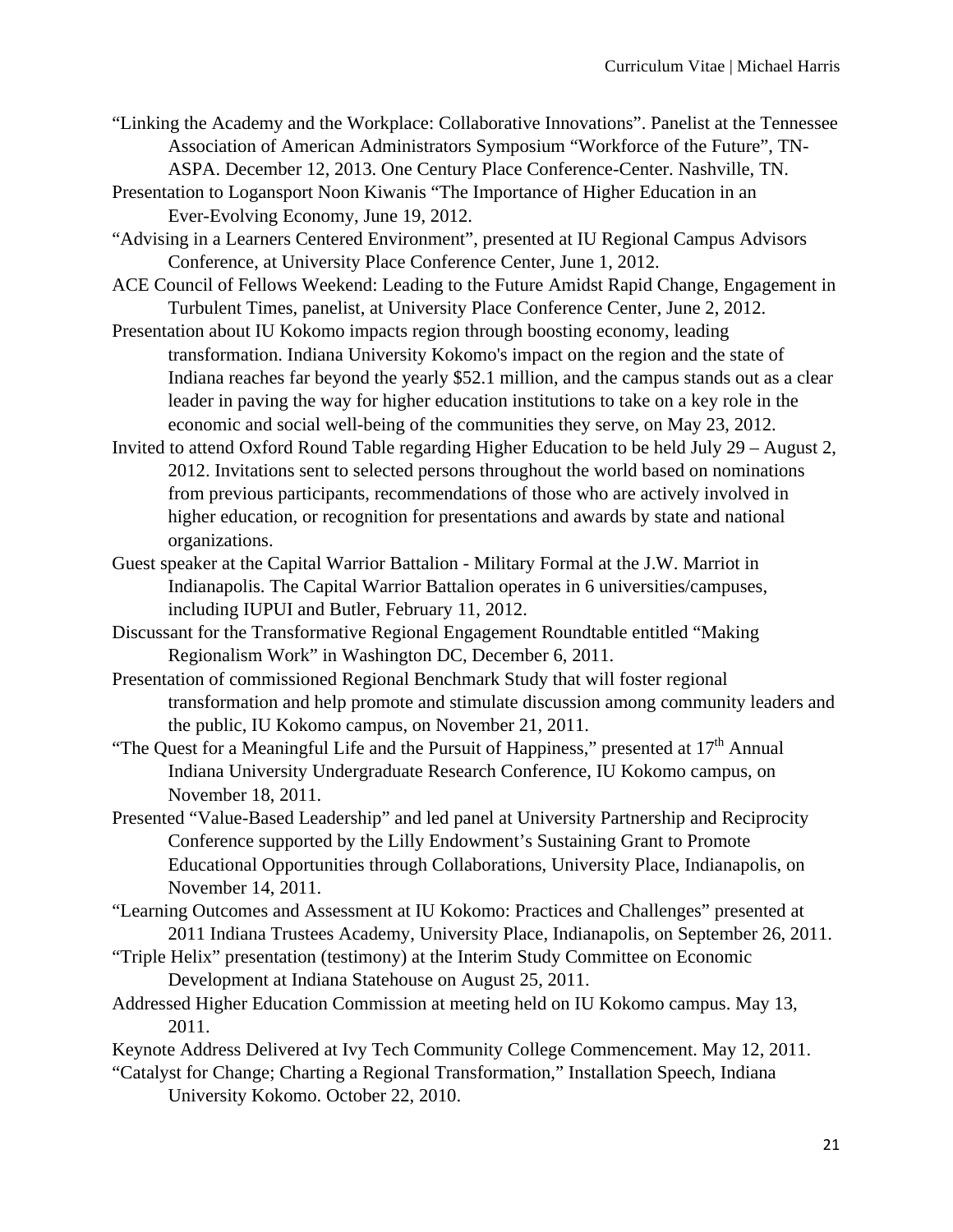- "*The Quest for a Meaningful Life and the Pursuit of Happiness,"* Commencement Speaker, Kettering University Commencement. June 12, 2010.
- "Measuring the Impact of: "Entrepreneurship Across the Curriculum."" At the Annual Conference of the American Society for Engineering Education (ASEE). Louisville, KY, June 20-23. [With Andrew Borchers, Sung-Hee Park, William Riffe and Massoud Tavakoli].
- "Preparing for the visit: lessons learned." 2010 ABET Symposium, Las Vegas, April 15-17, 2010. [With Mark Wicks and Ken Kaiser].
- "Developing an Entrepreneurial Mindset in Engineering Students at Kettering University." At the 14<sup>th</sup> Annual Conference of the National Collegiate Inventors and Innovators Alliance (NCIIA). San Francisco, CA, March 25-27, 2010. [With William J. Riffe].
- "Design, Implementation and Assessment of Entrepreneurial Workshops for an Entire University Faculty." At the 14<sup>th</sup> Annual Conference of the National Collegiate Inventors and Innovators Alliance (NCIIA). San Francisco, CA, March 25-27, 2010. [With William J. Riffe, Massoud Tavakoli].
- "The Role of Higher Education as a Pathway to Prosperity: Technology as a Catalyst for Educational Reform." The Governor's  $13<sup>th</sup>$  Education Summit. March 4, 2008. Lansing, Michigan.
- "Undergraduate Education in the  $21<sup>st</sup>$  Century: Challenges and Opportunities" at the Michigan Academy of Science, Arts and Letters Annual Meeting, Ferris State University. March 9, 2007. 1:05-1:35 p.m. Big Rapids, Michigan.
- "Value-Based Leadership: Shackleton's Way" at the Michigan Career Education Conference, Marriott Renaissance Center. February 12, 2007. 3:00 – 4:00 p.m. Detroit, Michigan.
- "Political Engagement without Political Firestorms" at the American Association of State Colleges and Universities (AASCU) 2007 Academic Affairs Winter Meeting at Sheraton. February 4, 2007. 1:45 – 3:30 p.m. San Antonio, Texas.
- "Challenges Facing Undergraduate Education in the 21<sup>st</sup> Century" at the University of Florida. January 18, 2007. 11:00 a.m. – 12:00 p.m. Gainesville, Florida.
- "Universities Partner for Educational Reform and Development: Ferris State University in Michigan and An Giang University in Vietnam for Improving Student Achievement in the Mekong Delta" with Dr. Michelle Johnston at the Asia-Pacific Educational Research Association (APERA) International Conference 2006. The Hong Kong Institute of Education. November 30, 2006. 11:20 a.m. - 12:50 p.m. Hong Kong, China.
- "Strategic Choices and Political Leadership" panel at the Midwest Political Sciences Association 64<sup>th</sup> Annual National Conference at the Palmer House Hilton, Chair and Discussant. April 22, 2006. 3:45 p.m. Chicago, Illinois.
- "Issues and Practices in Retention, Promotion and Tenure" at the American Association of State Colleges and Universities (AASCU) 2006 Academic Affairs Winter Meeting at Charleston Place, Charleston, South Carolina. Moderator. Tuesday, February 7, 2006. 9:45-11:00 a.m.
- "Leadership, Innovation and Entrepreneurship" at the National Council for Workforce Education 2005 Conference at the Hyatt Regency. Monday, October 24, 2005. 3:00 p.m. San Antonio, Texas.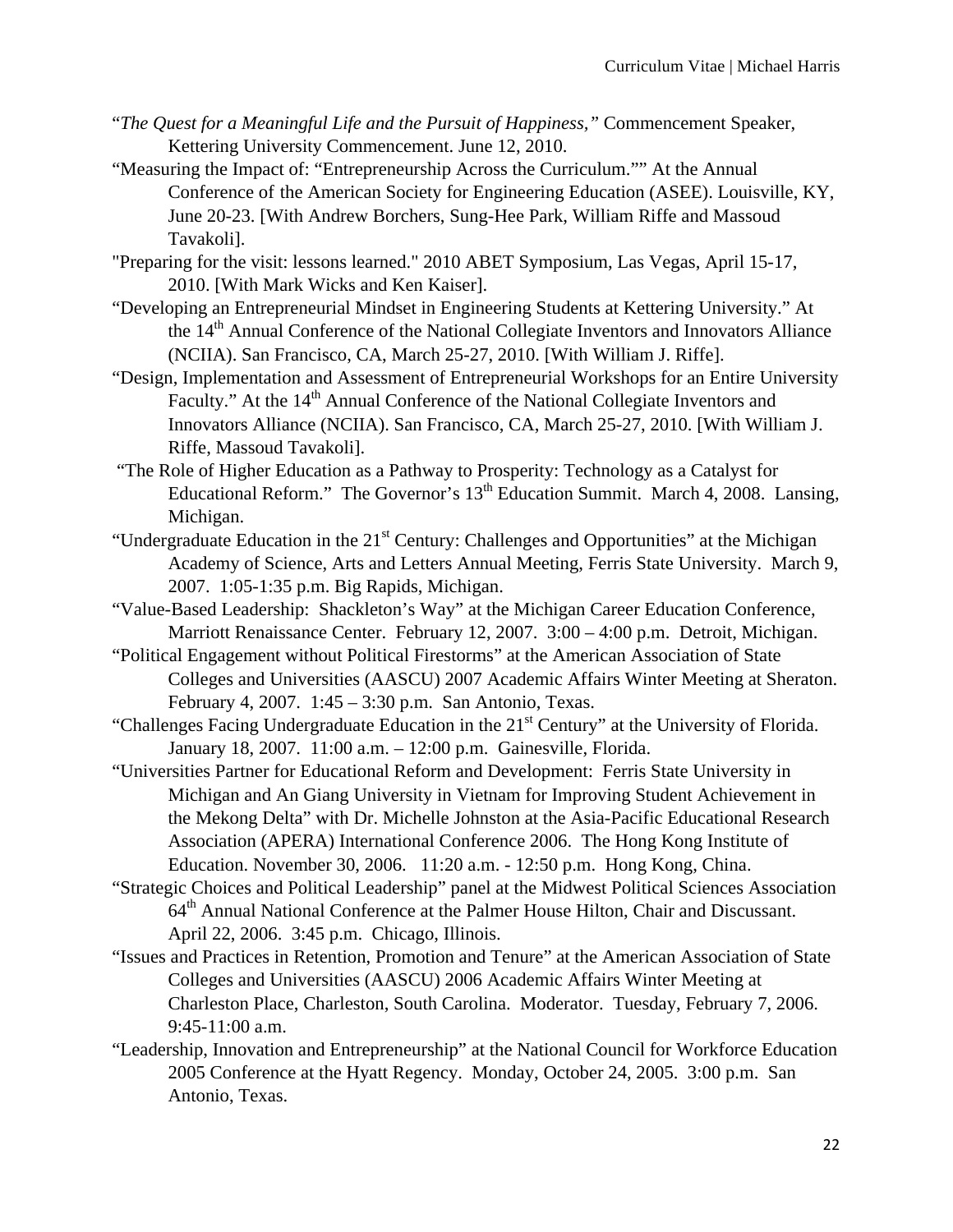- "Israel's Withdrawal from Lebanon (2000) and Gaza Pullout (2005): Lessons for U.S. Policy in the Middle East" at the Michigan Conference of Political Scientists  $37<sup>th</sup>$  Annual Meeting at the Fairlane Conference Center. October 21, 2005. 8:45 a.m. Dearborn, Michigan.
- "Teaching Political Science and Civic Engagement Panel", Discussant, at the Michigan Conference of Political Scientists  $37<sup>th</sup>$  annual Meeting at the Fairlane Conference Center. October 20, 2005. 4:00 p.m. Dearborn, Michigan.
- "Values-Based: The heart of sustaining school reform and improvements" with Dr. Michelle Johnston at the International Seminar: The Professionalization of School Leadership. October 3-8, 2005. University of Erfurt, Germany.
- "Ten Top Barriers to Assessment and How to Overcome Them" with Dr. Donald Bennion at the 110<sup>th</sup> Annual Meeting of the Higher Learning Commission at the Hyatt Regency. April 11, 2005. 3:45-4:30 p.m. Chicago, Illinois.
- "Ten Barriers to Effective Assessment and How to Prevent or Remove Them" with Dr. Donald Bennion at the 2004 Assessment Institute at the University Place Conference Center. Tuesday, November 2, 2004.  $2:25 - 2:55$  p.m. Indianapolis, Indiana.
- "How Eastern Michigan University Improved its Assessment Program by Benchmarking it Against 'Best Practices' Assessment Programs" with Dr. Donald Bennion at the 2004 AAHE Assessment Conference at Adam's Mark Hotel. June 14, 2004. 9:45 a.m. – 10:45 a.m. Denver, Colorado.
- "Developing a Culture of Assessment at Eastern Michigan University" (with Dr. Donald Bennion). Presented at the 109th Annual Meeting of the North Central Association. March 29, 2004. Chicago, Illinois.
- "Using Assessment Results to Change Academic Programs: The Eastern Michigan University Experience" (with Dr. Donald Bennion). Presented at the 2003 Assessment Institute. November 3, 2003. Indianapolis, Indiana.
- "Creating a Culture of Assessment at Eastern Michigan University: A Decade of Progress." (With Dr. Donald Bennion). Presented at the AAHE Summer Meeting. June 22, 2003. Seattle, Washington.
- "Developing a Directory of Assessment Activities" (with Dr. Donald Bennion). Presented at the 2002 Assessment Institute at Indianapolis. November 4, 2002. Indianapolis, Indiana.
- "Developing Faculty for Increased Performance in Freshman Interest Groups (FIGs)" (with Barry Fish, Betsy Morgan, and Susan Moeller). Presented at the First Year Experience Conference. July 4, 2002. Bath, England.
- "Faculty Buy-In: The Essential Component to a Coherent First-Year Experience" (with Betsy Morgan). Presented at the First Year Experience Conference. July 2, 2002. Bath, England.
- "Preparing the University Assessment Program for a Visit from its Regional Accreditation Agency". Presented (with Don Bennion) at the AAHE 2002 Assessment Conference. June 21, 2002 (3:00-4:00 PM). Boston, Massachusetts.
- "Integrating Strategic Planning, Reaccreditation, and Program Review." Presented at the AARC 2002 Winter Meeting of Chief Academic Officers. February 9, 2002. San Antonio, Texas.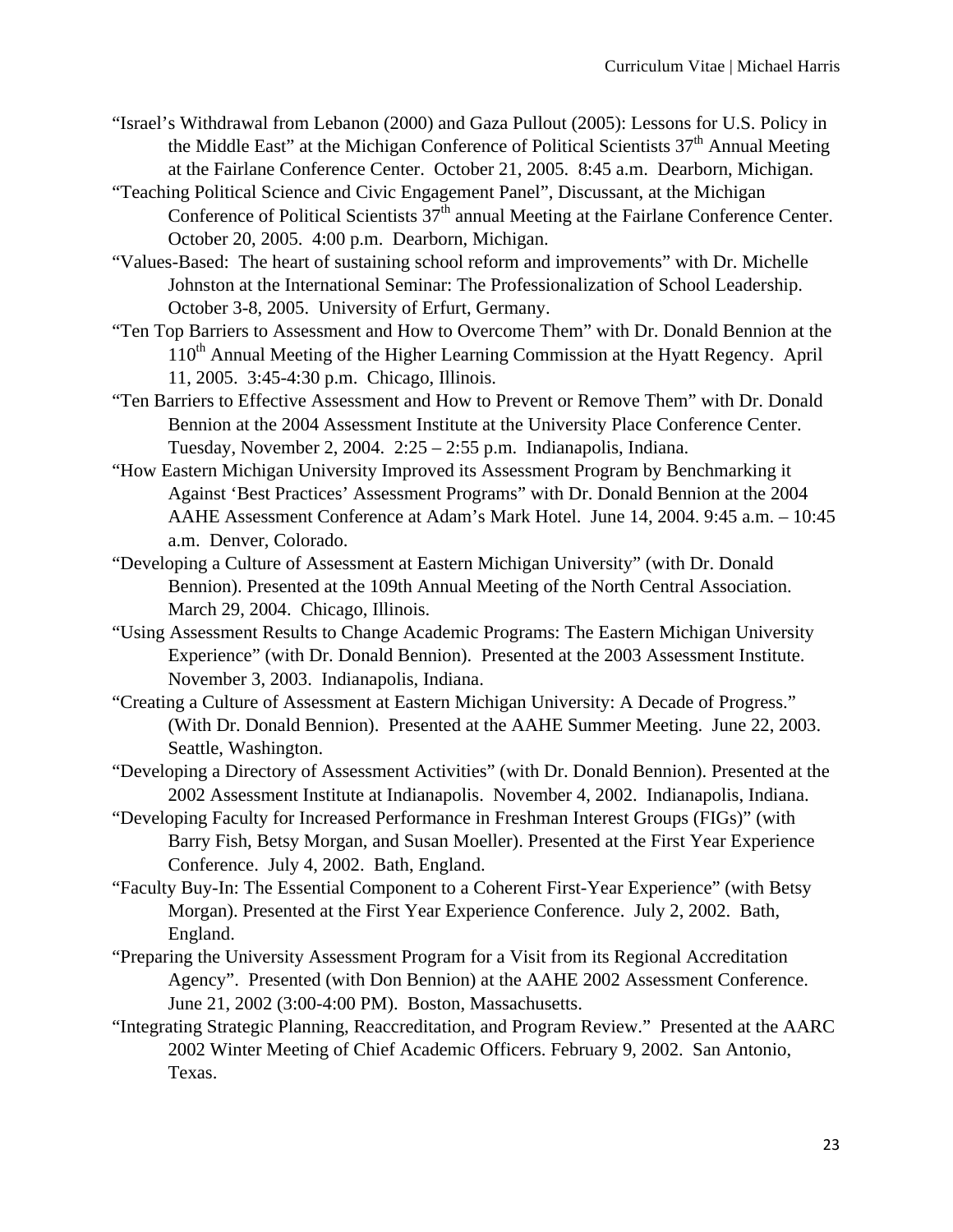- "Israeli-Palestinian Conflict Revisited." Presented at the Military Studies Group of the University of Michigan's Department of Military Science. November 2, 2001. Ann Arbor, Michigan.
- "Election 2000: Things You Can See from Here; You Can't See from There." Paper presented at the 33<sup>rd</sup> Annual Michigan Conference of Political Scientists. Aquinas College. October 18-19, 2001. Grand Rapids, Michigan.
- "University in Transition." Paper presented at the Fourteenth International Conference on the First-Year Experience. The Sheraton Waikiki. July 9-13, 2001. Honolulu, Hawaii (with Elisabeth Morgan).
- "Remembering the Past for the Sake of the Future." Keynote Speaker at the Official State of Michigan Holocaust Commemoration. The Capitol Rotunda. April 25, 2001. Lansing, Michigan.
- "Economic Prosperity and Policy Innovation in State Government." Paper presented at the MIDWEST Political Science Association 59th Annual Meeting. Palmer House Hilton. April 19-22, 2001. Chicago, Illinois (with Rhonda S. Kinney).
- "Term Limits, Political Activism and the Public Agenda." Paper presented with Gideon Doron at the 2000 Annual Meeting of the American Political Science Association. August 31, 2000. Washington, D.C.
- "Term Limits in Michigan." Paper presented at the  $31<sup>st</sup>$  Annual Michigan Conference of Political Scientists. University of Michigan-Dearborn. November 5, 1999. Dearborn, Michigan.
- "The Israel Electoral System: A Comprehensive Analysis." Paper presented at the 15th Annual Meeting of the Association for Israel Studies. American University. May 23-25, 1999. Washington D.C. (with Gideon Doron).
- "The Israeli Democracy: Assessing the 1992 Reform." Paper presented at the MIDWEST Political Science Association 57th Annual Meeting. Palmer House Hilton. April 15-17, 1999. Chicago, Illinois (with Gideon Doron).
- "Managed Care and Medicaid: Analyzing Determinations of Policy Outcomes." Presented at 30th Annual Michigan Conference of Political Scientists. Sponsored by Grand Valley State University. Eberhard Center, Grand Valley State University. October 30, 1998. Grand Rapids, Michigan (with Rhonda Kinney).
- "Enhancing Teaching Effectiveness in 'Government Budgeting' Courses: The Case of Service-Learning." Delivered at the Service-Learning in Teacher Education: Caring, Commitment, and Learning in Context seminar. The seminar was sponsored by the National Service-Learning in Teacher Education Partnership. August 9-10, 1998. McKenny Union, Eastern Michigan University.
- "The Politics of the Ultra-Orthodox Parties in Israel." Paper presented at the 56th Annual Meeting of the MIDWEST Political Science Association. Palmer House Hilton. April 23-25, 1998. Chicago, Illinois (With R. Kook and G. Doron).
- "Rational Choice and Political Science: An Interdisciplinary Assessment." Delivered at the 29th Annual Michigan Conference of Political Scientists. Eastern Michigan University. October 23-24, 1997; McKenny Union.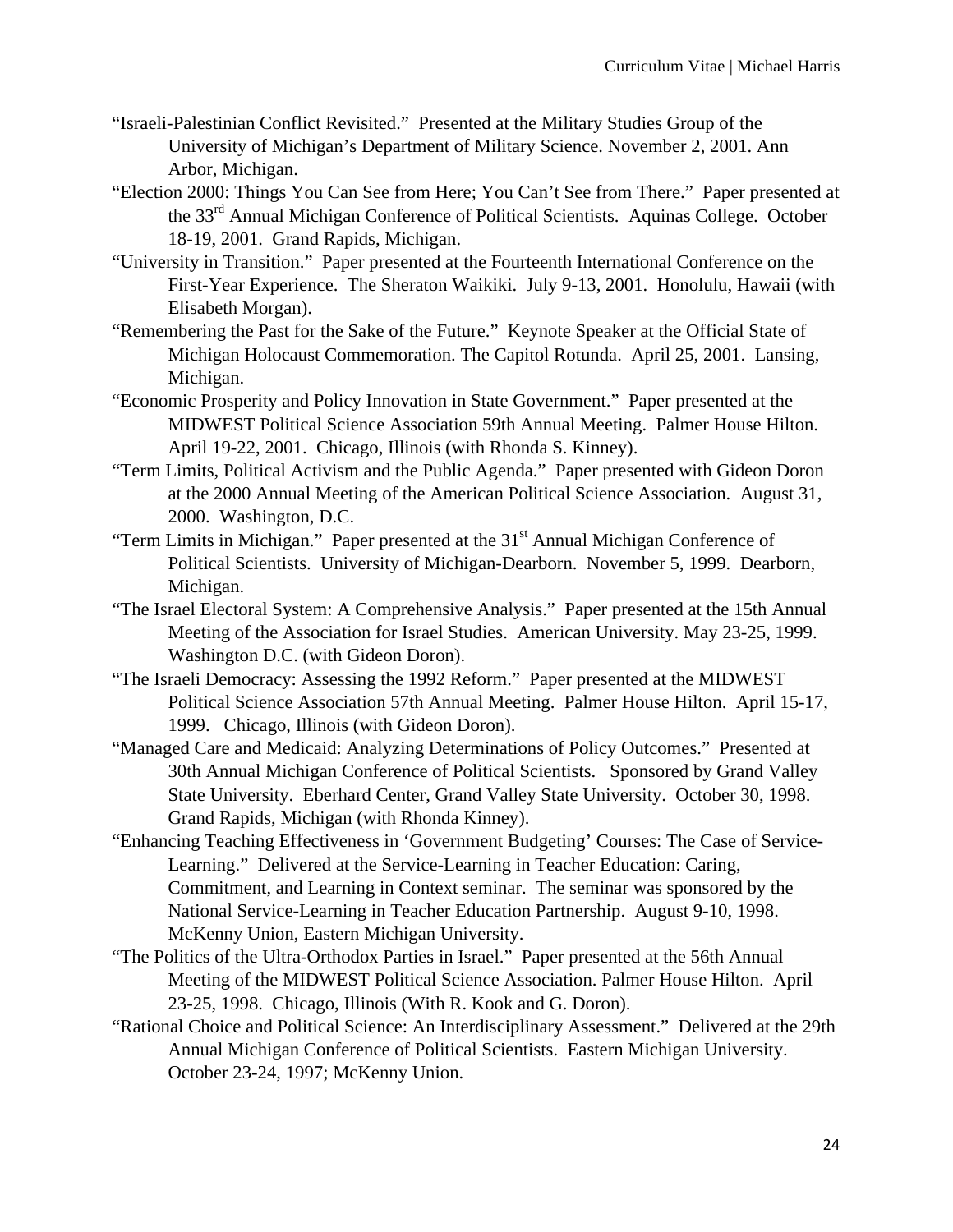- Discussant: "Administrative Leadership." Panel at the 55th Annual Meeting of the Midwest Political Science Association. April 18-20, 1997. Chicago, Illinois.
- "Electoral Reform: Changing the Rules, Changing the System: The Case of Israel", 1996. Paper presented at the 55th Annual Meeting of the MIDWEST Political Science Association. Palmer House Hilton. April 10-12, 1997. Chicago, Illinois (With G. Doron and J. Bernstein).
- "Enhancing Teaching Effectiveness in 'Government Budgeting': The Case of Service Learning." Paper presented at the 20th National Conference on Teaching Public Administration. March 6-8, 1997. Richmond, Virginia (With M. Schneider).
- "Formulating and Implementing Government Public Policy: The Case of the Israeli Kibbutzim." Paper presented at the 23rd Annual Communal Studies Conference. October 10-12, 1996. Amana, Iowa.
- "Privatization in Israel: The Experience Under Labor Versus Likud Governments." Paper presented at the 28th Annual Michigan Conference of Political Scientists. Sponsored by Wayne State University. McGregor Conference Center, Wayne State University. October 10-11, 1996. Detroit, Michigan.
- "A Challenging Birth: Case Study of the Development of an Interdisciplinary Academic Minor in Political Economy." Participated on a panel of professors from Eastern Michigan University who have been involved in a project to establish a new minor in Political Economy. Presented at the 18th Annual Conference of the Association for Integrative Studies. Eastern Michigan University. Marriott Conference Center. October 3-6, 1996 (with Edgern, Hanna, Crary and Sidlow). Ypsilanti, Michigan.
- "Ideology and Privatization Policy in Israel: Comparing Two Decades." Paper presented at the 54th Annual Meeting of the Midwest Political Science Association. April 18-20, 1996. Chicago, Illinois (With Y. Katz and G. Doron).
- "Growth in Presidential Staff: An Institutional Analysis." Paper presented at the 54th Annual Meeting of the Midwest Political Science Association. April 18-20, 1996. Chicago, Illinois (With R. Kinney).
- "The Evolution of Medicaid Reform in Michigan." Paper presented at the Annual Meeting of the Michigan Academy of Science, Arts and Letters. March 1-2, 1996. Alma, Michigan (With R. Kinney and S. Gatchell).
- "A study in Institutional Change: Explaining Growth in White House Staff." Paper presented at the 27th Annual

Meeting of the Michigan Association of Political Scientists. October 26-27, 1995. Kalamazoo, Michigan (With R. Kinney).

- "The Kibbutz: Uncovering the Utopian Dimension." Paper presented at the 22nd Annual Communal Studies Conference. October 12-14, 1995. Estero, Florida.
- "Organization Theory and the Search for a Theoretical Framework for Analyzing the Kibbutz." Paper presented at the MIDWEST - Political Science Association 53rd Annual Meeting April 6-8, 1995. Chicago, Illinois.
- Discussant: "Fiscal Federalism: Federal, State, and Local Budgetary Issues." Panel at the MIDWEST - Political Science Association 53rd Annual Meeting. April 6-8, 1995. Chicago, Illinois.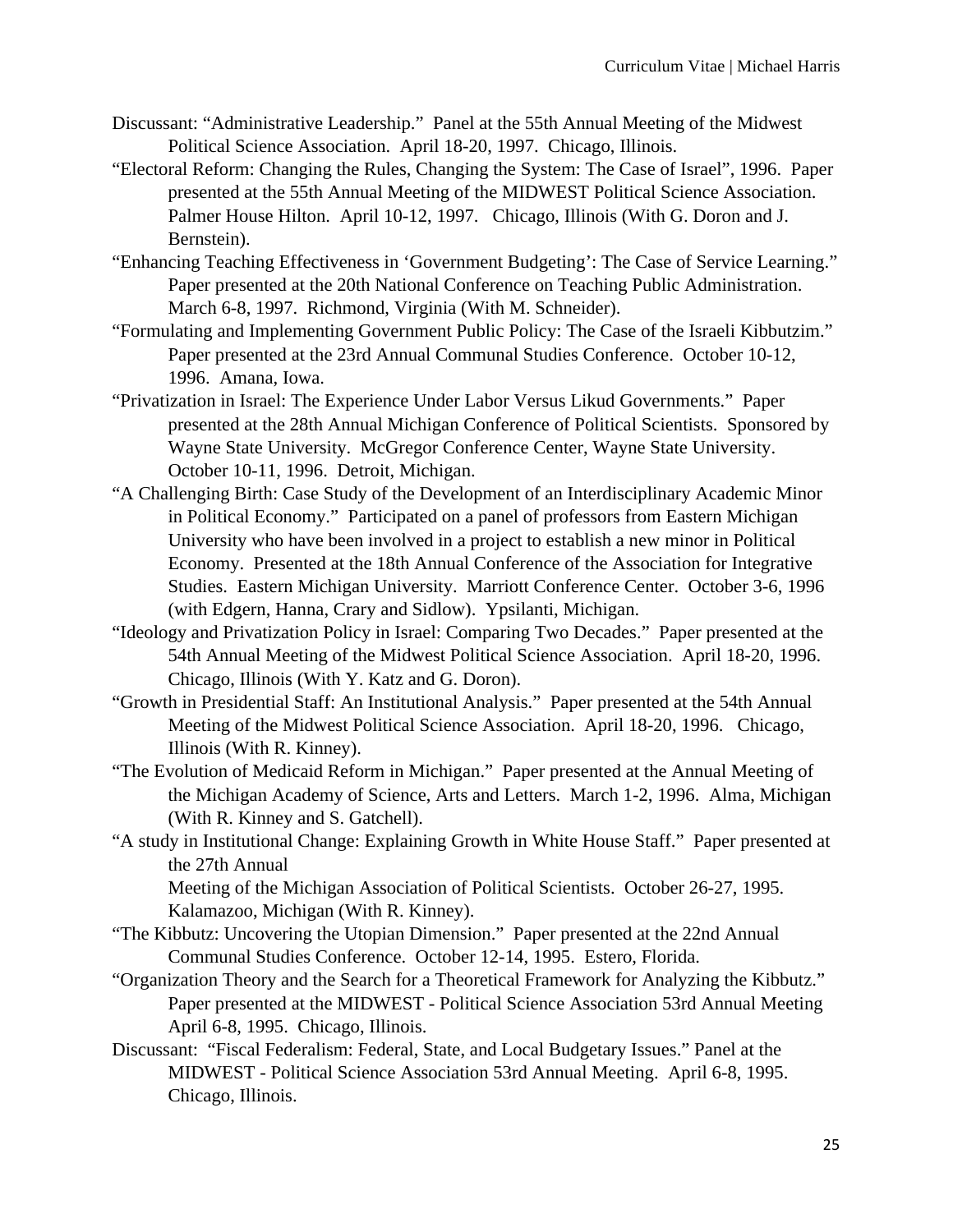- "The Israeli Kibbutz from Advent to Anachronism: An Organizational Theory Perspective." Paper presented at the 4th International Meeting of Kibbutz Research. December 1993. Givat Haviva, Israel.
- "The Social and Economic Crisis of the Israeli Kibbutz." Paper presented at a conference titled "People Empowerment: Challenges for Access in the Developing World." Sponsored by The Indiana Center on Global Peace and World Change. Indiana University. March 1992. Bloomington, Indiana.
- "A Repertoire of Long-Term Care: A Political Economy Framework." Paper presented at the Gerontological Society of America. 44th Annual Scientific Meeting. 1999. San Francisco, California.
- "Democracy in Israel." Paper presented at the Workshop in Political Theory and Public Policy. Indiana University. December 1990.
- "Public Use Data Files: Mining Nontraditional Data Sets for Gerontological Research HCFA's Long-Term Care Survey (MMACS)." with K.S Harlow and D.S. Harlow. Paper presented at the Gerontological Society of America 43rd Annual Scientific Meeting. November 1990. Boston, Massachusetts.
- "State Policies and Environmental Constraints: Impact on Quality of Care Nursing Home Environments." with K.S. Harlow and D.S. Harlow. Gerontological Society of America. 43rd Annual Scientific Meeting. November 1990. Boston, Massachusetts.

### **LINKEDIN PULSE POSTS**

"COVID-19 a World in Chaos! Why? – Leadership Failure!". April 29, 2020

- "Are You Prepared for Rising Interest Rates: Three Reasons Why CNN Was Wrong and Why the Fed DID NOT Raise Interest Rates". September 17, 2015
- "Are You Prepared for Rising Interest Rates: Three Reasons Why the Fed Should Not Raise Interest Rates". September 15, 2015.
- "U.S. National Security: Refugee Crisis, Russian Military in Syria; Lack of U.S. Strategy!". September 7, 2015.
- "Five Essentials I Learned on a Commune, in Combat, in College, from Culture, and from Collins". September 3, 2015.
- "Turning Like a Wheel in a Spiral . . ." A Missing Key to Organizational Transformation Debriefing". August 27, 2015.
- "How to Grow the Dow Jones and the Global Economy; Beyond the Anxiety cycle (Is it China?)". August 24, 2015; Kokomo Perspective, September 14, 2015.
- "Quest for Meaningful Life and Pursuit of Happiness". July 27, 2015.
- "The Leadership Crevasse Peril". June 27, 2015.
- "U.S. National Security; Collapse of Iraq and Syria, ISIS Threat". June 20, 2015; Kokomo Perspective, July 2, 2015.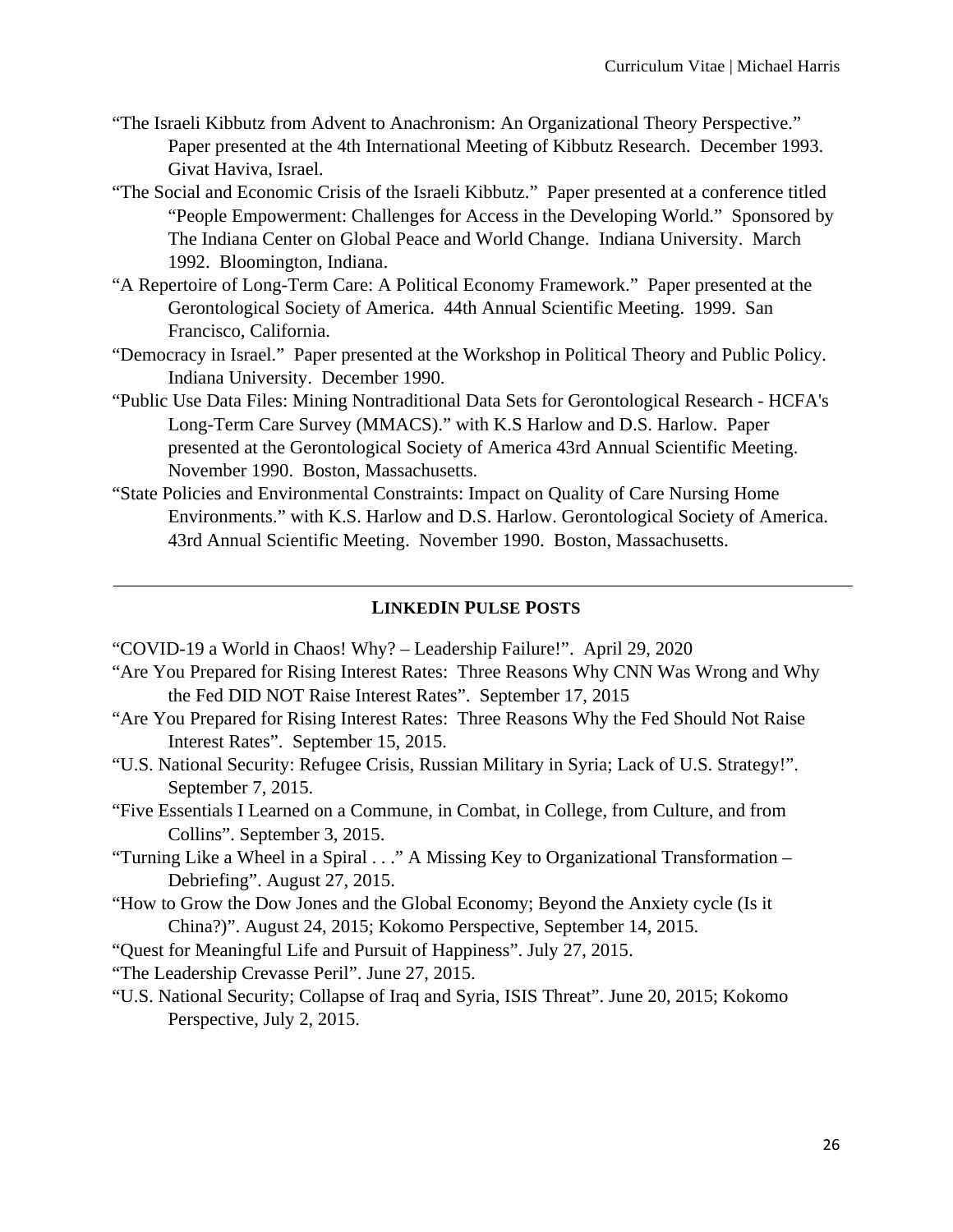### **EXPERT COMMENTARY & ANALYSIS**

Regularly contribute to U.S. and Israeli news media (TV, radio and newspapers). These include National Public Radio (NPR), Fox News "Fox and Friends," the ABC, NBC, CBS, Washington Post, Huffington Post, AP and Fox local affiliates (Detroit metro, Grand Rapids, Flint, Lansing), as well as Israeli television; The Voice of Israel, The Voice of the Israeli Defense Forces, WJR, WWJ, WEMU, WOOD News Radio, Metro Networks of Westwood One of Viacom and WAAM; The Detroit Free Press, Washington Post, Pioneer, Grand Rapids Press, The Ann Arbor News, and Ha'aretz. Served as a political commentator in areas such as: automotive industry, economic development, regional transformation, public policy, national security, jobs and the economy, Israeli politics and society, government budgeting, federal, state and local elections, U.S. national security, the Impeachment process of President Clinton, Middle East politics and the peace process, governor's race in Michigan, elections to the Michigan House and Senate and the President's State of the Union address.

# **COURSES TAUGHT (UNDERGRADUATE & GRADUATE)**

- Public Policy
- Public Administration
- Public Affairs
- Urban Policy & Politics
- American Government
- Government Budgeting
- Organization Theory
- Privatization Policy
- Decision Making in the Public Sector
- Israeli Politics
- Leadership
- Politics and Leadership
- Ethics and Leadership

# **DISSERTATION AND THESIS COMMITTEES (A PARTIAL LIST)**

*Amy Mueller Owen,* **Chair**, 2021, "Role Theory and Education Governance in Local Boards of Education in Tennessee." (doctoral dissertation*)*

*Victor Ntembo, 2021, "*The Advocacy Coalition Framework: The Tennessee Hall Income Tax Case Study." (doctoral dissertation)

*Yaheli Yabo, 2020*, "Managing Governance in Local Government: Policing in Center and Periphery." (master's thesis) Invited as External Committee member for Department of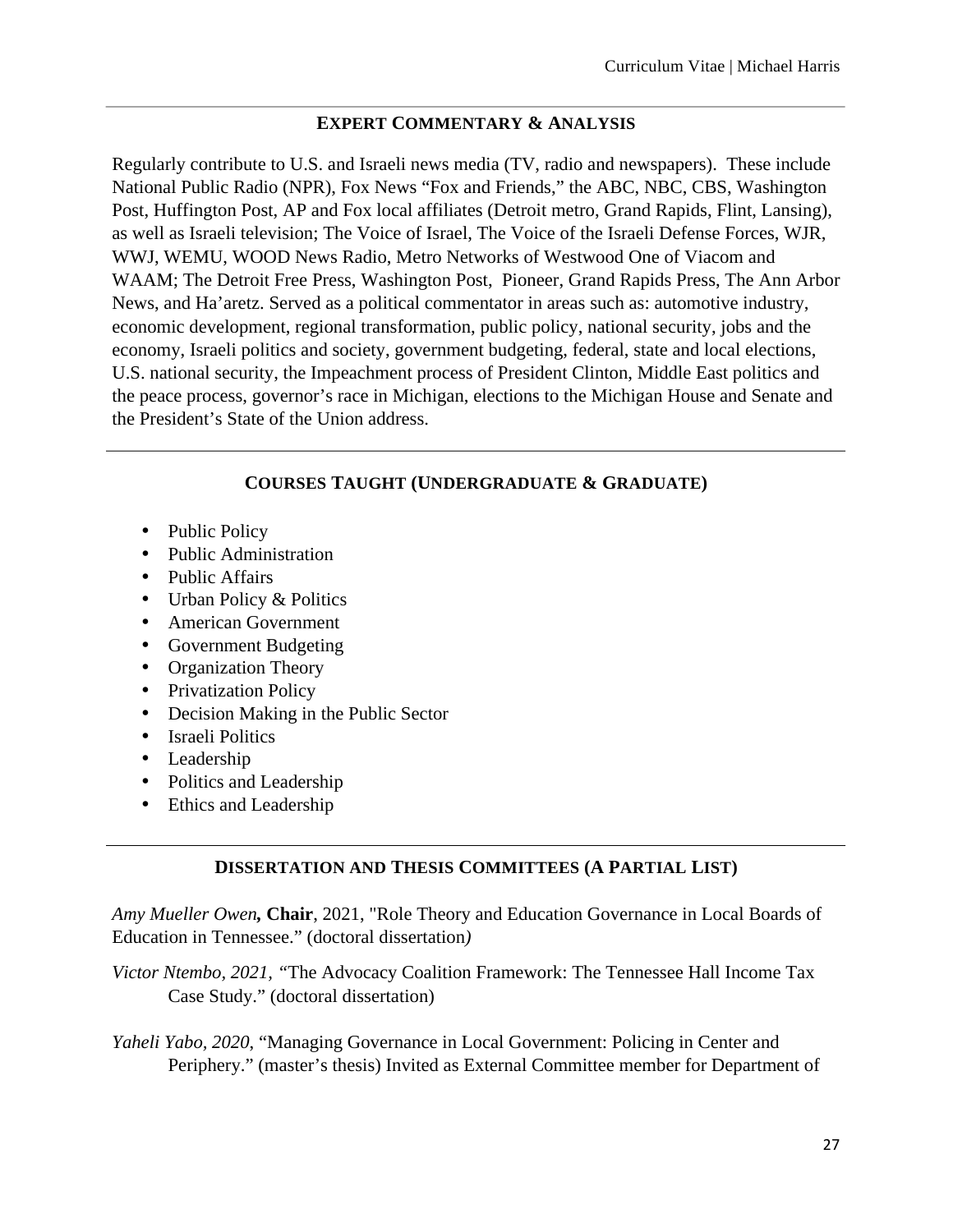Politics and Government at the internationally acclaimed Ben-Gurion University of the Negev (Beersheba, Israel)

- *Tonia Hardyway, 2020,* "Impact of the Implementation of the Patient Protection and Affordable Care Act on Veterans Health Administration: Study of Utilization, Access, and Patient Satisfaction by Veterans 64 Years or Younger." (doctoral dissertation)
- *Regina Russell, 2019,* "Exploring Knowledge-Practice Networks In US Academic Health Centers." (doctoral dissertation)
- *Julie Roberts, 2019, "*Interjurisdictional Collaboration: What motivates jurisdictions to collaborate?" (doctoral dissertation)
- *Martha E. Wettemann,* **Chair,** *2018,* Social Equity, Human Development Theory, and Factors Related to the Growth of Child Support Arrears in States, 2001 – 2015." (doctoral dissertation)
- *Jessica Huddleston,* **Chair**, 2018, "Comprehensive Crime Control Act of 1984, and The Incentives. Is Law Enforcement Addiction to the Federal Asset Forfeiture Program?" (doctoral dissertation)
- *Clayton Harris*, 2018, "Tennessee's Hazardous Waste Reduction Act: An Analysis of Tennessee's Hazardous Waste Reduction Policy." (doctoral dissertation)
- *Wa'ed Alshoubaki*, **Chair**, 2017, "The Impact of Syrian Refugees on Jordan: Framework for Analysis." (doctoral dissertation)
- *Harold Love*, **Chair**, 2017, "African-American Clergy Engagement in Politics and Public Policy: Liberation Theology as a Public Service Motivator." (doctoral dissertation)
- *Angela Bauer Pharris*, 2016 "Fostering Connections to Success and Increasing Adoptions Act: A Mixed Methods Analysis of State Policy Implementation." (doctoral dissertation)
- *Candace Warner*, 2015 "Effective Service Delivery for Diverse Tennessee Cities." (doctoral dissertation)

# **FACULTY LEADERSHIP COMMITTEE WORK**

Chairperson of the Personnel & Finance Committee (P & F), Department of Political Science (Academic year 1999/2000)

Member of the Eastern Michigan University Calendar Committee (1998-2000)

- Member of the Eastern Michigan University Barriers to Learning Advisory Committee (1997- 2000)
- Member of the Faculty Center for Instructional Excellence (FCIE) Advisory Board, Eastern Michigan University (1997-2000)
- Member of the Learning Center Advisory Board, Eastern Michigan University (1998-2000)
- Member of the Graduate Student Essay Contest Committee on Mediation, Eastern Michigan University (1996-1998)
- Faculty Advisor, Eastern Michigan University Hillel (1995-1999)
- College of Arts and Sciences Advisory Council, Eastern Michigan University (1996-1999)
- Member of a Task force developing a Minor in Political Economy, Eastern Michigan University (1995-1998)
- Department of Political Science, Public Administration Committee, Eastern Michigan University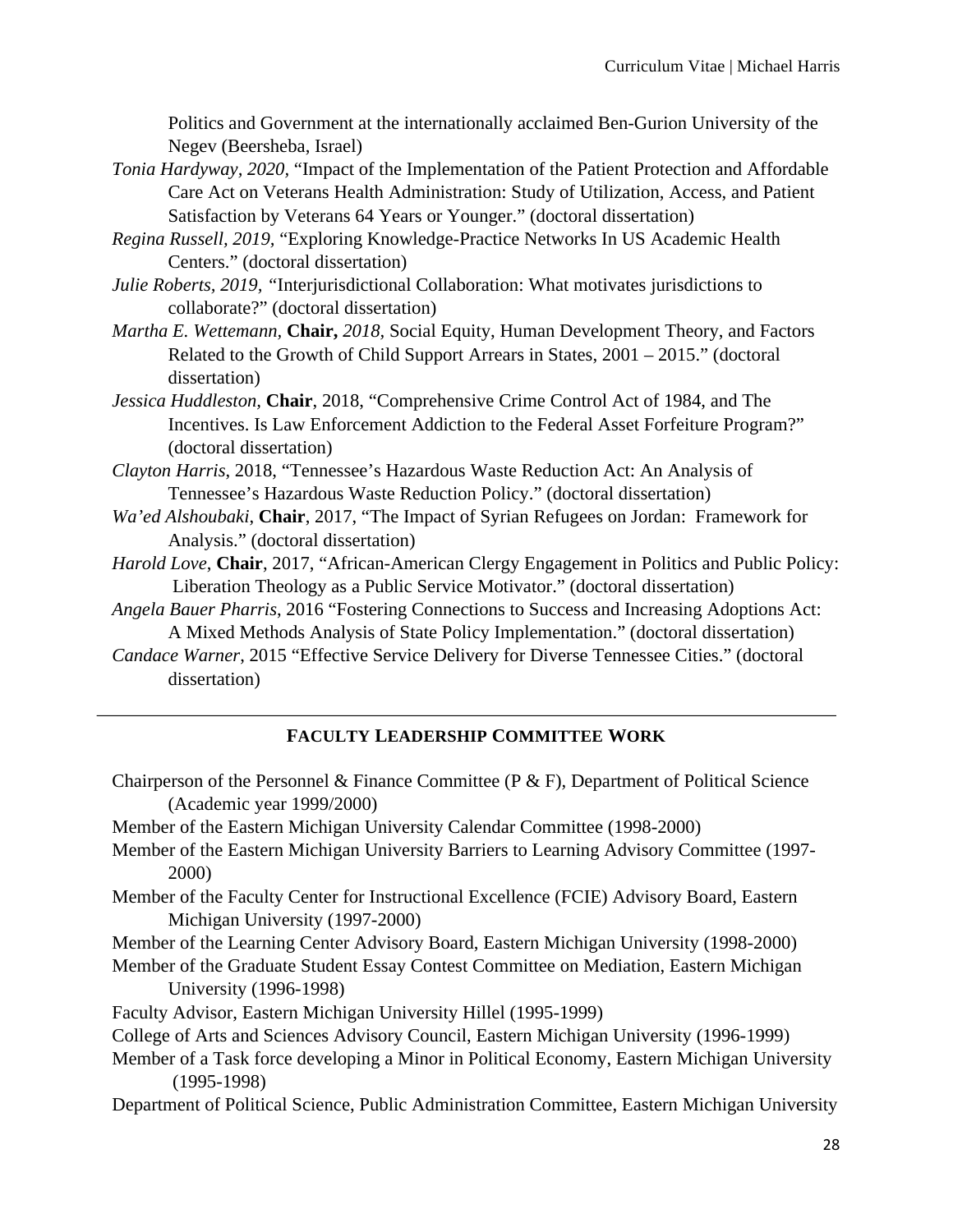(1994-2000)

- Member of the Eastern Michigan University Health for Learning Task Force, Eastern Michigan University (1998)
- Member of the Undergraduate Symposium College of Arts and Sciences Committee, Eastern Michigan University (1997/1998)
- Chair of the Art's Committee of the College Advisory Council, Eastern Michigan University (1997-1998)
- Member of the University Class Attendance Task Force, Eastern Michigan University (1997)
- Faculty Advisor, Pi Sigma Alpha, Political Science Honorary, Eastern Michigan University (1996 - 1998)
- Department Search Committee American Government/Methodology, Eastern Michigan University (1996-1997)
- Faculty advisor, Alpha Epsilon Pi Fraternity, Eastern Michigan University (1996-1997)
- Department Ad Hoc Committee on Department Evaluation Document & New Contract, Eastern Michigan University (1996-1997)

Department Computer Equipment Committee, Eastern Michigan University (1995-1997)

- Coordinated, with Rhonda Kinney, a departmental colloquial research series, Eastern Michigan University (1995-1996)
- Academic Affairs Planning Committee in honor of Martin Luther King, Jr., Eastern Michigan University (1995-1996)

Department Search Committee - Department Head, Eastern Michigan University (1994-1995).

### **PROFESSIONAL DEVELOPMENT (A PARTIAL LIST)**

- American Strategic Management Institute's (ASMI) "Budgeting and Financial Management for Colleges and Universities 2005", December 6-7, 2005. Embassy Suites Hotel, Boston, Massachusetts.
- New Consultant-Evaluators and Team Chairs Intensive Training; The Higher Learning Commission, a commission of the North Central Association, November 8-11, 2005. Lisle, Illinois.
- The Eli Broad Graduate School of Management Executive Development Programs at Michigan State University, "Using the Balanced Scorecard" workshop, October 2005. Lansing, Michigan.
- Academic Quality Improvement Program (AQIP) Systems Appraiser Training; The Higher Learning Commission, a commission of the North Central Association, May 2005.
- American Association of State Colleges and Universities (AASCU) Grants Resource Center External Funding Workshop, "Gaining New Ground Through Proactive Alliances"; March 2005. Washington, DC,
- Six Sigma Leadership Program. ELI Broad Graduate School Executive Development Program; Michigan State University, December 2003. Lansing, Michigan
- Implementing Successful Organizational Change. Program on Leadership for Senior Executives, Center for Management Research, November 2002.
- Program on Negotiation for Senior Executives. Program on Negotiation; Harvard University, Massachusetts Institute of Technology, and Tufts University, September 2001.